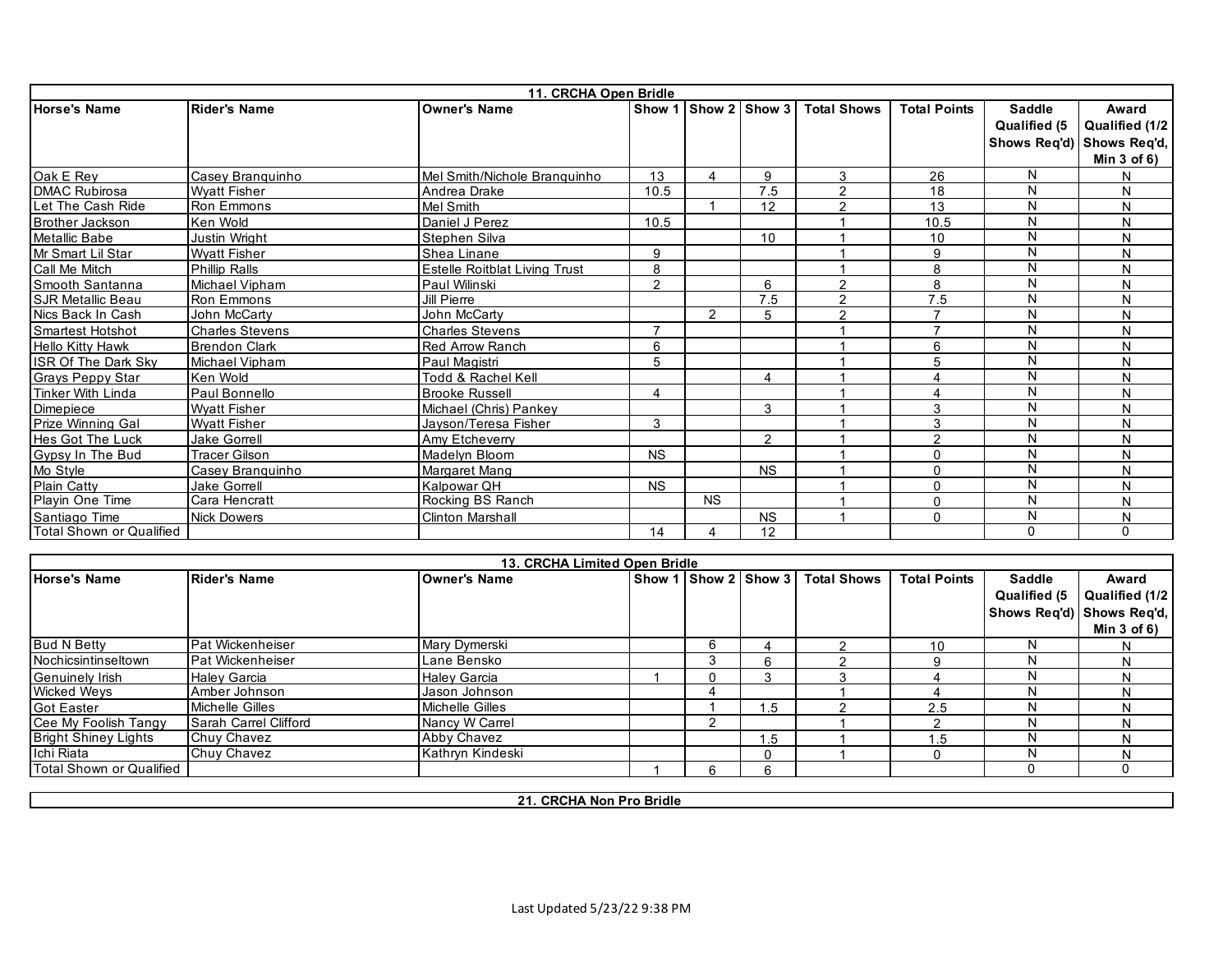| <b>Horse's Name</b>       | Rider's Name      | <b>Owner's Name</b>     |     |           | Show 1 Show 2 Show 3 | <b>Total Shows</b> | <b>Total Points</b> | <b>Saddle</b> | Award                     |
|---------------------------|-------------------|-------------------------|-----|-----------|----------------------|--------------------|---------------------|---------------|---------------------------|
|                           |                   |                         |     |           |                      |                    |                     | Qualified (5  | Qualified (1/2            |
|                           |                   |                         |     |           |                      |                    |                     |               | Shows Reg'd) Shows Reg'd, |
|                           |                   |                         |     |           |                      |                    |                     |               | Min $3$ of $6)$           |
| <b>Glitter N Glam</b>     | Laurie Richards   | Karin & Laurie Richards |     |           | 9                    |                    | 16                  | N             |                           |
| Metallic Freckle          | Giacomo Mattioli  | Coal Creek Ranch        | 6   | 4.5       | :C                   |                    | 15.5                | N             | N                         |
| <b>SJR All Time Cash</b>  | Giacomo Mattioli  | Giacomo Mattioli        | 3.5 | 9         | ົ                    |                    | 14.5                | N             | N                         |
| <b>Smokin Hot Edition</b> | Natall Melo       | Amy Wright              | 8   | 4.5       | $\mathbf{I}$         |                    | 12.5                | N             | N                         |
| Tony Tony Montana         | Samantha Biller   | <b>Ward Ranch</b>       |     |           |                      |                    | 11                  | N             | N                         |
| Annies Smarty Cat         | Giacomo Mattioli  | Coal Creek Ranch        | 3.5 | 2.5       |                      |                    |                     | N             | N                         |
| Catzby                    | Jamie Roberts     | Jim & Linda Schrack     |     |           |                      |                    |                     |               | N                         |
| <b>Shesa Smokin Cat</b>   | Susan Schwabacher | Susan Schwabacher       | 5   |           |                      |                    | 6                   | N             | N                         |
| Smooth Santanna           | Paul Wilinski     | Paul Wilinski           |     |           | 6                    |                    | 6                   | N             | N                         |
| <b>Hadley Smart</b>       | <b>Mason Beal</b> | Shauna Beal             |     | 2.5       |                      |                    | 4.5                 | N             | N                         |
| Rockstar Lights           | Paula Bremel      | Paula Bremel            |     | <b>NS</b> | 3                    |                    | 3                   | N             | N                         |
| Total Shown or Qualified  |                   |                         |     | a         | 9                    |                    |                     | ŋ             |                           |

|                           |                     | 23. CRCHA Intermediate Non Pro Bridle |     |                         |          |                    |                     |               |                           |
|---------------------------|---------------------|---------------------------------------|-----|-------------------------|----------|--------------------|---------------------|---------------|---------------------------|
| <b>Horse's Name</b>       | <b>Rider's Name</b> | <b>Owner's Name</b>                   |     | Show 11 Show 21 Show 31 |          | <b>Total Shows</b> | <b>Total Points</b> | <b>Saddle</b> | Award                     |
|                           |                     |                                       |     |                         |          |                    |                     | Qualified (5  | Qualified (1/2            |
|                           |                     |                                       |     |                         |          |                    |                     |               | Shows Reg'd) Shows Reg'd, |
|                           |                     |                                       |     |                         |          |                    |                     |               | Min $3$ of $6$ )          |
| <b>Metallic Freckle</b>   | Giacomo Mattioli    | Coal Creek Ranch                      |     | 2.5                     |          |                    | 10.5                |               |                           |
| <b>ISJR All Time Cash</b> | Giacomo Mattioli    | Giacomo Mattioli                      | 0.5 |                         | ີ        |                    | 8.5                 |               |                           |
| Smooth Santanna           | Paul Wilinski       | Paul Wilinski                         |     |                         |          |                    |                     |               |                           |
| <b>Smokin Hot Edition</b> | Natall Melo         | Amy Wright                            |     | 2.5                     | 0        |                    | 6.5                 |               |                           |
| Pepe Le Wright            | Kylie Haskins       | <b>Kylie Haskins</b>                  | 6   |                         |          |                    |                     |               |                           |
| <b>Shesa Smokin Cat</b>   | Susan Schwabacher   | Susan Schwabacher                     |     |                         | っ        |                    |                     |               | N                         |
| Uno Whats Wright          | Rachel Reedy        | Rachel Reedy                          |     |                         | $\Delta$ |                    |                     |               | N                         |
| Annies Smarty Cat         | Giacomo Mattioli    | Coal Creek Ranch                      | 0.5 |                         |          |                    | 2.5                 |               |                           |
| Total Shown or Qualified  |                     |                                       | 6   |                         |          |                    |                     |               |                           |

|                          | 25. CRCHA Limited Non Pro Bridle |                     |        |                 |   |                    |                     |               |                           |  |  |  |
|--------------------------|----------------------------------|---------------------|--------|-----------------|---|--------------------|---------------------|---------------|---------------------------|--|--|--|
| <b>Horse's Name</b>      | <b>Rider's Name</b>              | <b>Owner's Name</b> | Show 1 | I Show 2 Show 3 |   | <b>Total Shows</b> | <b>Total Points</b> | <b>Saddle</b> | Award                     |  |  |  |
|                          |                                  |                     |        |                 |   |                    |                     | Qualified (5  | Qualified (1/2            |  |  |  |
|                          |                                  |                     |        |                 |   |                    |                     |               | Shows Reg'd) Shows Reg'd, |  |  |  |
|                          |                                  |                     |        |                 |   |                    |                     |               | Min $3$ of $6$ )          |  |  |  |
| <b>Very Smart Pearl</b>  | Nicole Donahoo                   | Nicole Donahoo      |        | ۰.              | 9 |                    | 12                  | N             | N.                        |  |  |  |
| Cash Has The Blues       | Chance Leatherman                | Chance Leatherman   |        |                 |   |                    | 11                  | N             |                           |  |  |  |
| <b>Metallic Freckle</b>  | Giacomo Mattioli                 | Coal Creek Ranch    | κ      |                 | 6 |                    |                     | N             |                           |  |  |  |
| <b>SJR All Time Cash</b> | Giacomo Mattioli                 | Giacomo Mattioli    | .5     | 'n              | 3 |                    | 10.5                | N             | N                         |  |  |  |
| <b>Smart Teena Cash</b>  | Emery Pura                       | Emery Pura          |        |                 |   |                    |                     | N             |                           |  |  |  |
| <b>Hadley Smart</b>      | Mason Beal                       | Shauna Beal         |        |                 | 5 |                    |                     | N             |                           |  |  |  |
| <b>Playboy Pepinic</b>   | Emery Pura                       | <b>Emery Pura</b>   | 'n.    |                 |   |                    |                     | N             | N                         |  |  |  |
| Little Elk Dancer        | Allyson Bottini                  | Allyson Bottini     |        |                 |   |                    |                     | N             | N                         |  |  |  |
| <b>Smart Dual Cat</b>    | Olivia Bethe                     | Olivia Bethe        |        |                 | Δ |                    |                     | N             |                           |  |  |  |
| Annies Smarty Cat        | Giacomo Mattioli                 | Coal Creek Ranch    | .5     |                 |   |                    | 3.5                 | N             |                           |  |  |  |
| Levis Five Oh One        | Susan Hayes                      | Wade/Susan Hayes    |        |                 |   |                    |                     | N             | N                         |  |  |  |
| Dunit In Chocolate       | Angelia Kourafas                 | Angelia Kourafas    |        |                 |   |                    |                     | N             |                           |  |  |  |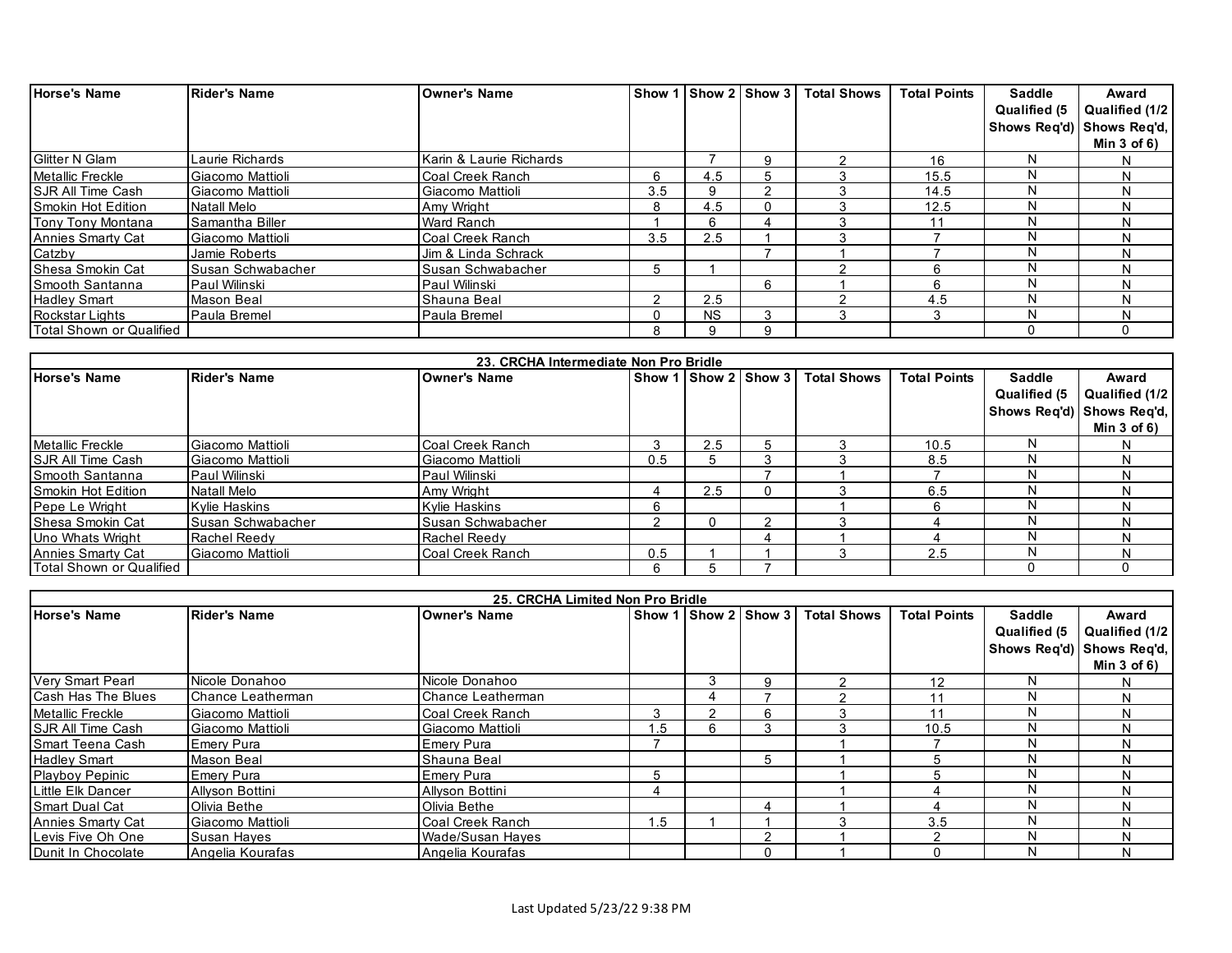| Plavinfr<br>nn+r<br>והמו<br>неан                                                | Green<br>-IJulie | ≛root<br>I Julie<br>эгеен |  |  |  |  |
|---------------------------------------------------------------------------------|------------------|---------------------------|--|--|--|--|
| $\cdots$<br><b>ITota</b><br>∵Qualified<br><b>Shown</b><br><u>_</u><br>IU WII UI |                  |                           |  |  |  |  |

|                            |                       |                        | 31. CRCHA Open Hackamore |                     |                          |                    |                     |               |                           |
|----------------------------|-----------------------|------------------------|--------------------------|---------------------|--------------------------|--------------------|---------------------|---------------|---------------------------|
| <b>Horse's Name</b>        | <b>Rider's Name</b>   | <b>Owner's Name</b>    | Show 1                   | I I Show 2   Show 3 |                          | <b>Total Shows</b> | <b>Total Points</b> | <b>Saddle</b> | Award                     |
|                            |                       |                        |                          |                     |                          |                    |                     | Qualified (5  | Qualified (1/2            |
|                            |                       |                        |                          |                     |                          |                    |                     |               | Shows Req'd) Shows Req'd, |
|                            |                       |                        |                          |                     |                          |                    |                     |               | Min $3$ of $6$ )          |
| Mister Good Tyme           | Chris Krieg           | Kav Williams           |                          |                     | $\overline{\phantom{a}}$ |                    | 13                  |               | N                         |
| Nurses Look Smart          | Lyn Anderson          | Lyn Anderson           |                          | 'n                  |                          |                    |                     |               | N                         |
| Scrub Oak                  | <b>Ron Emmons</b>     | LaDona Emmons          |                          |                     |                          |                    |                     |               | N                         |
| Reachin For The Boon       | <b>Travis Mankins</b> | Cynthia OConnell       |                          |                     |                          |                    |                     | N             | N                         |
| Son Of A Mitch             | <b>Phillip Ralls</b>  | <b>Billie Jo Ralls</b> | 5                        |                     |                          |                    |                     |               | N                         |
| Dollar Rey                 | Ted Robinson          | Hanne Dreier           |                          |                     |                          |                    |                     |               | N                         |
| Homecreek Twilight Cat     | <b>Craig Cowley</b>   | Craig Cowley           | 3                        |                     |                          |                    |                     |               | N                         |
| Mr Hickory Hollytime       | Michael Vipham        | Robin Flournoy         | <b>NS</b>                | 3                   |                          |                    |                     |               | N                         |
| Cashing N My Diamond       | Ken Wold              | <b>Mark Beck</b>       |                          |                     | $\mathcal{P}$            |                    |                     |               | N                         |
| <b>Hickorys Lucky Time</b> | <b>Craig Cowley</b>   | Craig & Rosie Cowley   | ◠                        |                     |                          |                    |                     |               | N                         |
| Boons Country Chick        | Rod Burr              | Carla Kelly            |                          |                     | $\Omega$                 |                    |                     |               | N                         |
| Telemesomethinggood        | John McCarty          | Tamara Hansen          |                          | 0                   |                          |                    | $\Omega$            | N             | N                         |
| Total Shown or Qualified   |                       |                        |                          |                     | Δ                        |                    |                     | 0             |                           |

|                                  | 33. CRCHA Limited Open Hackamore |                           |  |  |  |                                        |                     |                           |                  |  |  |  |
|----------------------------------|----------------------------------|---------------------------|--|--|--|----------------------------------------|---------------------|---------------------------|------------------|--|--|--|
| <b>Horse's Name</b>              | <b>IRider's Name</b>             | lOwner's Name             |  |  |  | Show 1   Show 2   Show 3   Total Shows | <b>Total Points</b> | <b>Saddle</b>             | Award            |  |  |  |
|                                  |                                  |                           |  |  |  |                                        |                     | Qualified (5              | Qualified (1/2   |  |  |  |
|                                  |                                  |                           |  |  |  |                                        |                     | Shows Reg'd) Shows Reg'd, |                  |  |  |  |
|                                  |                                  |                           |  |  |  |                                        |                     |                           | Min $3$ of $6$ ) |  |  |  |
| Boons Country Chick              | <b>Rod Burr</b>                  | Carla Kelly               |  |  |  |                                        |                     |                           |                  |  |  |  |
| <b>ISR Little Rev</b>            | Luis Valdez                      | Brendan/Stacy Duesterhaus |  |  |  |                                        |                     |                           |                  |  |  |  |
| <b>ITotal Shown or Qualified</b> |                                  |                           |  |  |  |                                        |                     |                           |                  |  |  |  |

|                             |                        |                        | 40. CRCHA Open Jr Horse |               |           |                    |                     |               |                           |
|-----------------------------|------------------------|------------------------|-------------------------|---------------|-----------|--------------------|---------------------|---------------|---------------------------|
| <b>Horse's Name</b>         | <b>Rider's Name</b>    | <b>Owner's Name</b>    | Show 1                  | Show 2 Show 3 |           | <b>Total Shows</b> | <b>Total Points</b> | <b>Saddle</b> | Award                     |
|                             |                        |                        |                         |               |           |                    |                     | Qualified (5  | Qualified (1/2            |
|                             |                        |                        |                         |               |           |                    |                     |               | Shows Req'd) Shows Req'd, |
|                             |                        |                        |                         |               |           |                    |                     |               | Min $3$ of $6$ )          |
| Bet The Boon 13             | Tina Robinson          | Melony & Terry Reed    |                         |               | 27        |                    | 27                  | N             | N.                        |
| <b>Gettin Arround</b>       | Sunni McCormick        | Suzette Overgaag       | 18                      | 8             |           |                    | 26                  | N             | N                         |
| Reachin For The Boon        | <b>Travis Mankins</b>  | Cynthia OConnell       |                         |               | 25        |                    | 25                  | N             | N                         |
| Peptos Dragin Sparks        | Luis Valdez            | Kelly Roemer           |                         |               | 24        |                    | 24                  |               | N                         |
| Napa Cat                    | Murray Thompson        | Murray Thompson        |                         |               | 23        |                    | 23                  | N             | N                         |
| Frankly My Favorite         | John McCarty           | Denise Peterson        |                         |               | 22        |                    | 22                  | N             | N                         |
| ICR Hes A Tuff One          | <b>Brendon Clark</b>   | Jill Olerich           | 21                      |               |           |                    | 21                  | N             | N                         |
| Wood U Just Do It           | <b>Wyatt Fisher</b>    | Jayson/Teresa Fisher   |                         |               | 21        |                    | 21                  | N             | N                         |
| Desirable Time              | Lexi Kastanis          | Red Arrow Ranch        |                         |               | 20        |                    | 20                  |               | N                         |
| <b>Brothers Belledancer</b> | Ken Wold               | Paul Wilinski          | 19                      |               |           |                    | 19                  |               | N                         |
| Bet On Cher                 | Roger Bias             | Anna Rippy             | 8.5                     | 10            |           |                    | 18.5                | N             | N                         |
| Smokin N Smooth             | <b>Charles Stevens</b> | <b>Charles Stevens</b> | 17                      |               |           |                    | 17                  | N             | N                         |
| Sannta Baby                 | <b>Jake Gorrell</b>    | Laura Raynak           |                         |               | <b>NS</b> |                    | 16                  | N             | N                         |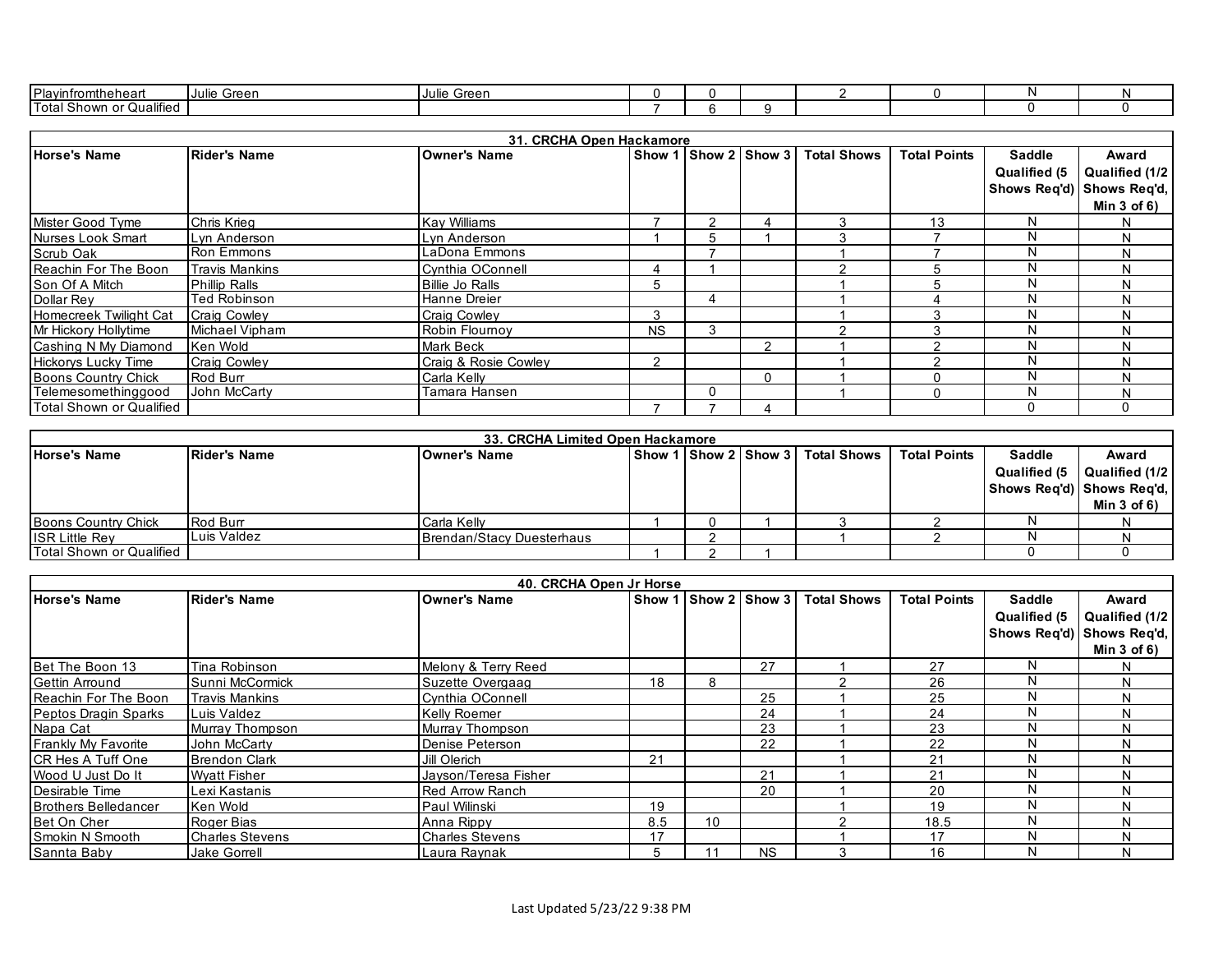| Cashing N My Diamond       | Ken Wold               | <b>Mark Beck</b>            | 15.5                 |                        | <b>NS</b>              | $\overline{2}$          | 15.5            | N                       | N        |
|----------------------------|------------------------|-----------------------------|----------------------|------------------------|------------------------|-------------------------|-----------------|-------------------------|----------|
| Revzin A Lil Cash          | Monica Caetano         | Charmain Weiser             | 15.5                 |                        | <b>NS</b>              | $\overline{2}$          | 15.5            | N                       | N        |
| Shiney Little Rock         | Ron Emmons             | Gary A Schenck              |                      | $\overline{15}$        |                        | $\overline{1}$          | 15              | N                       | N        |
| Im A Little Bit Nic        | Paul Bonnello          | Delonna Brewen              | 14                   |                        | $\overline{\text{NS}}$ | $\overline{2}$          | $\overline{14}$ | N                       | N        |
| Give Me Smore              | <b>Brendon Clark</b>   | Andrea Pasek                | 13                   |                        |                        | 1                       | 13              | N                       | N        |
| Metallic June Bug          | Tina Robinson          | Kelly Dixon                 |                      | 12.5                   |                        | $\mathbf 1$             | 12.5            | N                       | N        |
| <b>Playtonic Cat</b>       | Chris Krieg            | Glen Ellen Livestock        |                      | 12.5                   |                        | 1                       | 12.5            | N                       | N        |
| <b>Heart Brevker</b>       | Nicolas Barthelemy     | White Tail Ranch PH         | 12                   |                        |                        | 1                       | 12              | N                       | N        |
| Gotta Get Summer           | <b>Wvatt Fisher</b>    | 4D Ranch LLC                | 11                   |                        |                        | $\mathbf{1}$            | 11              | $\overline{N}$          | N        |
| Supreystition              | Nicolas Barthelemy     | White Tail Ranch PH         | 10                   |                        |                        | 1                       | 10              | N                       | N        |
| <b>Prince Pearl</b>        | John Ward              | Ward Ranch                  |                      | 9                      |                        | 1                       | 9               | N                       | N        |
| Samantha                   | <b>Wyatt Fisher</b>    | <b>Britt Williams</b>       | 8.5                  |                        |                        | $\mathbf{1}$            | 8.5             | $\overline{N}$          | N        |
| Metallic Mayhem            | <b>Jake Gorrell</b>    | <b>Jake Gorrell</b>         |                      | $\overline{7}$         |                        | $\overline{1}$          | $\overline{7}$  | N                       | N        |
| Smooth Bow Peepto          | Paul Bonnello          | Megan Clausen               | $\overline{7}$       |                        |                        | $\overline{1}$          | $\overline{7}$  | N                       | N        |
| Dual Texas Star            | Monica Caetano         | Jean Huxsoll                |                      | 6                      |                        | 1                       | 6               | N                       | N        |
| Little Miss Voodoo         | Jake Gorrell           | Dana Roulet                 | 6                    |                        | <b>NS</b>              | $\mathfrak{p}$          | 6               | N                       | N        |
| <b>Catty Cow Patty</b>     | Casev Branguinho       | Suzanne Benech              | $\overline{4}$       |                        | <b>NS</b>              | $\overline{2}$          | $\overline{4}$  | N                       | N        |
| Not Justa Nutter Cat       | Ken Wold               | Barbara Giljum              | 3                    |                        | <b>NS</b>              | $\overline{2}$          | 3               | N                       | N        |
| Quejanaisalito             | <b>Wyatt Fisher</b>    | Andrea Drake                | $\overline{2}$       |                        | <b>NS</b>              | $\overline{2}$          | 2               | N                       | N        |
| Pac Man Cat                | Paul Bonnello          | Mother Mayhem               | $\blacktriangleleft$ |                        |                        | $\mathbf{1}$            | $\mathbf{1}$    | ${\sf N}$               | N        |
| Babyydoll                  | Elizabeth Horve        | Gloria Brigantino           |                      |                        | <b>NS</b>              | $\overline{1}$          | $\mathbf{0}$    | N                       | N        |
| CR Swiss Be Tuff           | Cara Hencratt          | Rocking BS Ranch            |                      | <b>NS</b>              |                        | $\mathbf{1}$            | $\mathbf 0$     | N                       | N        |
| CR Woody Dia It            | Jake Telford           | <b>SB Legacy Ranch LLC</b>  |                      |                        | <b>NS</b>              | 1                       | $\Omega$        | $\overline{\mathsf{N}}$ | N        |
| Full Metal Cat             | <b>Titus Covington</b> | Rochelle Zimmerman          |                      |                        | <b>NS</b>              | $\overline{1}$          | $\mathbf{0}$    | N                       | N        |
| Got Cow Issues             | <b>Kelby Phillips</b>  | Randy Massey                |                      |                        | <b>NS</b>              | $\overline{1}$          | $\mathbf{0}$    | $\overline{N}$          | N        |
| JP Royal Tinkerbell        | Michael Vipham         | Michael Vipham              |                      |                        | <b>NS</b>              | $\overline{1}$          | $\mathbf{0}$    | N                       | N        |
| Lil Starlight Cat          | Lance Johnston         | Karen Haugland              |                      | <b>NS</b>              |                        | $\mathbf 1$             | $\mathbf 0$     | N                       | N        |
| <b>Magical Brother</b>     | <b>Tucker Robinson</b> | Dan Macedo                  |                      |                        | <b>NS</b>              | 1                       | $\mathbf{0}$    | N                       | N        |
| <b>Magical Couper Ride</b> | Cara Hencratt          | Rocking BS Ranch            |                      | <b>NS</b>              |                        | $\overline{1}$          | $\mathbf{0}$    | N                       | N        |
| One Genuine Time           | Jake Telford           | Rod Davey                   |                      |                        | <b>NS</b>              | $\mathbf{1}$            | $\mathbf{0}$    | $\overline{N}$          | N        |
| RAB Diamondsrforever       | Lanham Brown           | R A Brown Ranch             |                      |                        | <b>NS</b>              | $\mathbf 1$             | $\mathbf{0}$    | N                       | N        |
| Rebellious Soul            | <b>Tricia Gilson</b>   | Tricia Gilson               |                      |                        | <b>NS</b>              | $\mathbf{1}$            | $\Omega$        | N                       | N        |
| Seven S Razzberry          | <b>Kelby Phillips</b>  | R A Brown Ranch             |                      |                        | <b>NS</b>              | $\mathbf{1}$            | $\mathbf 0$     | ${\sf N}$               | N        |
| <b>SJR Smooth Caddv</b>    | Jake Telford           | Stan Rowlan                 |                      |                        | <b>NS</b>              | $\overline{1}$          | $\mathbf{0}$    | $\overline{N}$          | N        |
| Smooth Outta Style         | <b>Tucker Robinson</b> | Julie Weinhardt/Frank       |                      |                        | <b>NS</b>              | $\mathbf{1}$            | $\mathbf{0}$    | $\overline{N}$          | N        |
| Stankish                   | Lance Johnston         | Karen Haugland              |                      | <b>NS</b>              |                        | 1                       | $\mathbf 0$     | ${\sf N}$               | N        |
| Talkin Bout Rubys          | Cara Hencratt          | Rocking BS Ranch            |                      | $\overline{\text{NS}}$ |                        | $\overline{\mathbf{1}}$ | $\mathbf 0$     | N                       | N        |
| <b>WR Got Diamonds</b>     | Lance Johnston         | Bruce & Jill Thompson/Jimmy |                      | <b>NS</b>              |                        | $\mathbf{1}$            | $\mathbf 0$     | $\overline{\mathsf{N}}$ | N        |
| Yourgunnaloveme            | <b>Tracer Gilson</b>   | Vickie Compton              | <b>NS</b>            |                        |                        | 1                       | $\mathbf{0}$    | N                       | N        |
| Total Shown or Qualified   |                        |                             | 21                   | 15                     | 27                     |                         |                 | $\mathbf{0}$            | $\Omega$ |
|                            |                        |                             |                      |                        |                        |                         |                 |                         |          |

|                             | 41. CRCHA Limited Open Jr Horse |                      |  |                          |  |                    |                     |               |                           |  |  |  |
|-----------------------------|---------------------------------|----------------------|--|--------------------------|--|--------------------|---------------------|---------------|---------------------------|--|--|--|
| <b>Horse's Name</b>         | <b>Rider's Name</b>             | <b>IOwner's Name</b> |  | Show 1   Show 2   Show 3 |  | <b>Total Shows</b> | <b>Total Points</b> | <b>Saddle</b> | Award                     |  |  |  |
|                             |                                 |                      |  |                          |  |                    |                     | Qualified (5  | Qualified (1/2            |  |  |  |
|                             |                                 |                      |  |                          |  |                    |                     |               | Shows Reg'd) Shows Reg'd, |  |  |  |
|                             |                                 |                      |  |                          |  |                    |                     |               | Min $3$ of $6$ )          |  |  |  |
| <b>CP Stylish Pepto</b>     | <b>Pat Wickenheiser</b>         | Pam Romero           |  |                          |  |                    |                     |               |                           |  |  |  |
| DR Pepto Lil Bird           | Telden McLain                   | Telden McLain        |  |                          |  |                    |                     |               |                           |  |  |  |
| Miss Metallic Chic          | Kali Verhoest                   | Kali Verhoest        |  |                          |  |                    |                     |               |                           |  |  |  |
| <b>PR Whitershadeofpale</b> | Luis Valdez                     | Carol Mallory        |  |                          |  |                    |                     |               |                           |  |  |  |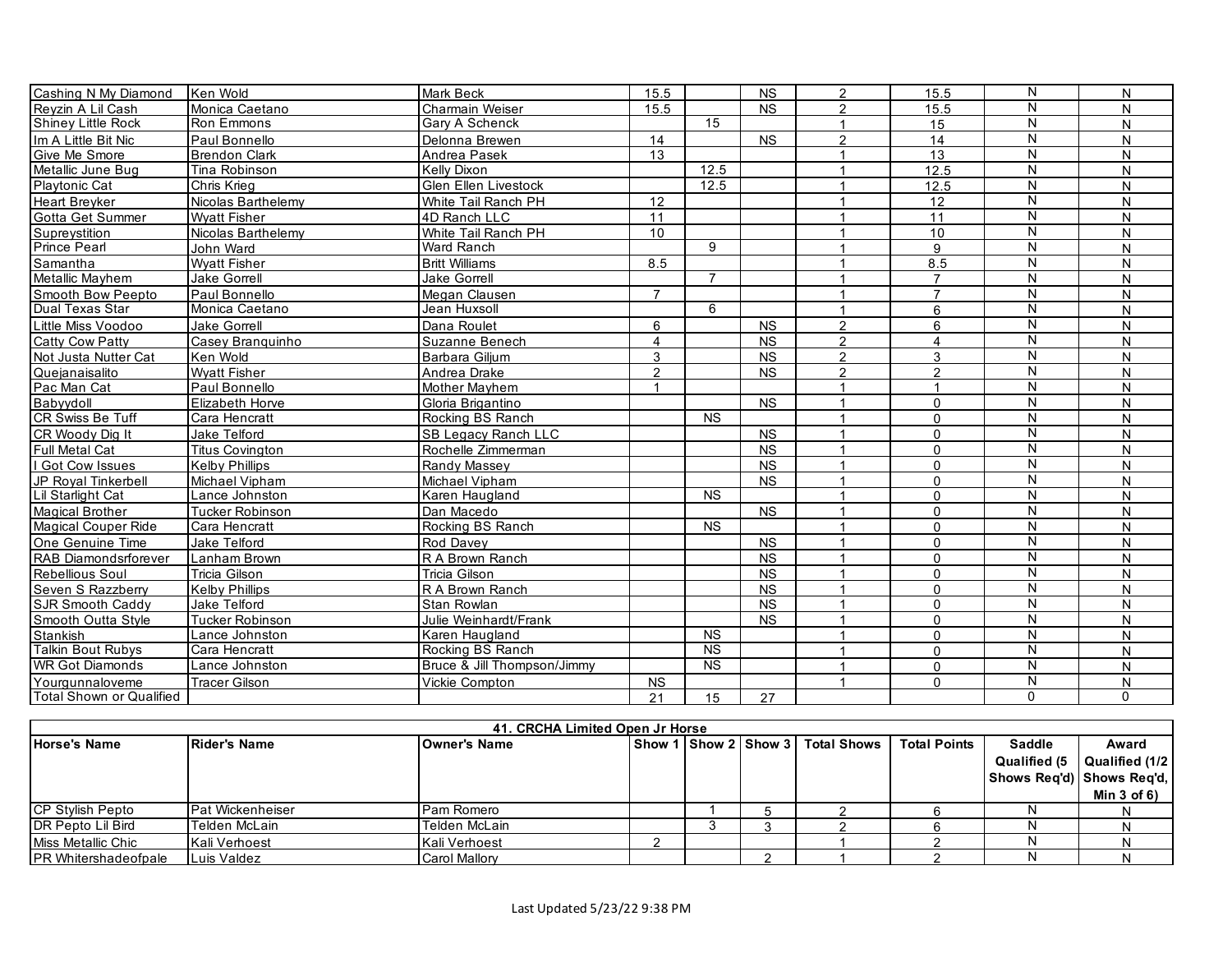| <b>A Girl Needs Time</b> | <b>IKathie Ferrante</b> | Kathie Ferrante          | <b>NS</b> |           |  |  |
|--------------------------|-------------------------|--------------------------|-----------|-----------|--|--|
| Miss R Smokin            | <b>Chelly Mae Mack</b>  | <b>Chelly Mack</b>       |           | <b>NS</b> |  |  |
| Seven S Red Robin        | Sharon Michelucci       | <b>Sharon Michelucci</b> |           | <b>NS</b> |  |  |
| To Timing Pepto          | Luis Valdez             | Liz Hudson               |           |           |  |  |
| Total Shown or Qualified |                         |                          |           |           |  |  |

|                            |                          | 51. CRCHA Non Pro Jr Horse       |           |           |                      |                    |                     |                               |                                                                          |
|----------------------------|--------------------------|----------------------------------|-----------|-----------|----------------------|--------------------|---------------------|-------------------------------|--------------------------------------------------------------------------|
| <b>Horse's Name</b>        | <b>Rider's Name</b>      | <b>Owner's Name</b>              |           |           | Show 1 Show 2 Show 3 | <b>Total Shows</b> | <b>Total Points</b> | <b>Saddle</b><br>Qualified (5 | Award<br>Qualified (1/2<br>Shows Req'd) Shows Req'd,<br>Min $3$ of $6$ ) |
| Once Upon A Hicapoo        | Nina McCorkle            | Nina McCorkle                    | 11        | 11        |                      | $\mathcal{P}$      | 22                  | N                             | N                                                                        |
| Napa Cat                   | Murray Thompson          | Murray Thompson                  | 6         | 9         | 5                    | 3                  | 20                  | N                             | N                                                                        |
| <b>ISR Shesa Mirevcle</b>  | <b>Kristin Tesiny</b>    | Kristin Tesiny                   | 8         | 3         | $\mathcal{P}$        |                    | 13                  | N                             | N                                                                        |
| <b>I</b> SJR Sumkinda Talk | Susan Schwabacher        | Susan Schwabacher                | 5         | 4.5       |                      | ົ                  | 9.5                 | N                             | N                                                                        |
| Champagne Is Timeles       | <b>Natall Melo</b>       | <b>Natall Melo</b>               | 9         | <b>NS</b> | 0                    |                    | 9                   | N                             | N                                                                        |
| Flogot To Smoke            | <b>Shannon Haskins</b>   | <b>Shannon Haskins</b>           |           | 8         |                      |                    | 8                   | N                             | N                                                                        |
| Hes Mr Right               | Mason Beal               | Emie Beal                        |           |           |                      |                    |                     | N                             | N                                                                        |
| Wood U Just Do It          | Jayson (JJ) Fisher       | Jayson/Teresa Fisher             |           |           |                      |                    |                     | N                             | N                                                                        |
| <b>Minimints</b>           | Alaine Hu                | Alaine Hu                        | C.        | 4.5       |                      | $\sim$             | 6.5                 | N                             | N                                                                        |
| Shesa Smooth Lady          | Cynthia Bias             | Cynthia Bias/David Daniel        |           | 6         |                      |                    | 6                   | N                             | N                                                                        |
| <b>Got A Hott Date</b>     | Samantha Biller          | <b>Ward Ranch</b>                | 3         | っ         |                      | $\sim$             |                     | N                             | N                                                                        |
| Mighty Fine Blu Boon       | Jayson (JJ) Fisher       | Jayson/Teresa Fisher             | 4         |           |                      |                    | Δ                   | N                             | N                                                                        |
| Smart Lookin Pepinic       | Mason Beal               | Ernie Beal                       |           |           | 3                    |                    | 3                   | N                             | N                                                                        |
| <b>ISR Little Rev</b>      | <b>Stacy Duesterhaus</b> | <b>Brendan/Stacy Duesterhaus</b> |           |           |                      |                    |                     | N                             | N                                                                        |
| Smooth Bow Peepto          | Megan Clausen            | Megan Clausen                    |           |           |                      |                    |                     | N                             | N                                                                        |
| <b>Miss Cee Street</b>     | Tammy Johnston           | Trystin Johnson                  |           | <b>NS</b> |                      |                    |                     | N                             | N                                                                        |
| <b>Rebellious Soul</b>     | Tricia Gilson            | Tricia Gilson                    | <b>NS</b> |           |                      |                    | U                   | N                             | N                                                                        |
| Total Shown or Qualified   |                          |                                  | 11        |           | 5                    |                    |                     | $\Omega$                      | 0                                                                        |

|                            |                        | 61. CRCHA Open Two Rein |     |                      |          |                    |                     |               |                           |
|----------------------------|------------------------|-------------------------|-----|----------------------|----------|--------------------|---------------------|---------------|---------------------------|
| <b>Horse's Name</b>        | <b>Rider's Name</b>    | <b>Owner's Name</b>     |     | Show 1 Show 2 Show 3 |          | <b>Total Shows</b> | <b>Total Points</b> | <b>Saddle</b> | Award                     |
|                            |                        |                         |     |                      |          |                    |                     | Qualified (5  | Qualified (1/2            |
|                            |                        |                         |     |                      |          |                    |                     |               | Shows Reg'd) Shows Reg'd, |
|                            |                        |                         |     |                      |          |                    |                     |               | Min $3$ of $6$ )          |
| Spooks Coby Jo             | Monica Caetano         | <b>Fred Marrs</b>       |     |                      | ี        |                    | 13                  | N             |                           |
| <b>Purr D Metallic</b>     | Nicolas Barthelemy     | White Tail Ranch PH     | 2.5 |                      |          |                    | 5.5                 | N             |                           |
| Roo To Do                  | <b>Elizabeth Horve</b> | <b>Red Arrow Ranch</b>  |     |                      |          |                    |                     | N             |                           |
| <b>ICR Double Tuff</b>     | <b>Brendon Clark</b>   | <b>Red Arrow Ranch</b>  | 2.5 |                      |          |                    | 2.5                 | N             |                           |
| Lucky To Be Rovalty        | Les Oswald             | Richard Or Rena Whyler  |     |                      |          |                    |                     | N             | N                         |
| <b>IDMAC Rubirosa</b>      | <b>Wyatt Fisher</b>    | Andrea Drake            |     |                      |          |                    |                     | N             | N                         |
| <b>IFIv Me To The Boon</b> | Paul Bonnello          | Celia Westbury          |     |                      | $^{(1)}$ |                    |                     | N             |                           |
| <b>Got Easter</b>          | Michelle Gilles        | Michelle Gilles         |     |                      |          |                    |                     | N             | N                         |
| Total Shown or Qualified   |                        |                         |     |                      | 6        |                    |                     |               | O                         |

**71. CRCHA Non Pro Two Rein**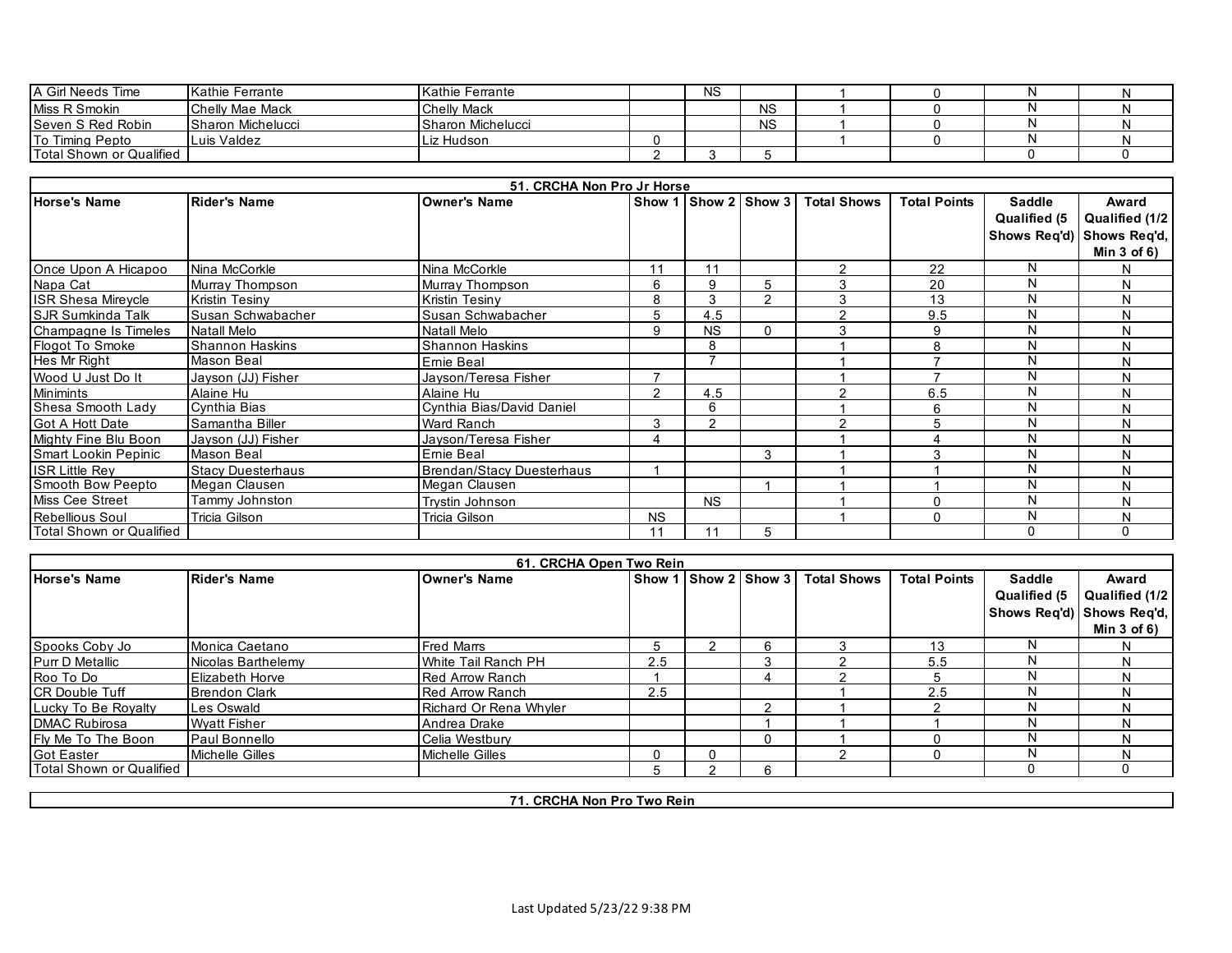| <b>Horse's Name</b>      | Rider's Name              | <b>Owner's Name</b>       |  |   | Show 1 Show 2 Show 3 Total Shows | <b>Total Points</b> | <b>Saddle</b>             | Award            |
|--------------------------|---------------------------|---------------------------|--|---|----------------------------------|---------------------|---------------------------|------------------|
|                          |                           |                           |  |   |                                  |                     | Qualified (5              | Qualified (1/2   |
|                          |                           |                           |  |   |                                  |                     | Shows Reg'd) Shows Reg'd, |                  |
|                          |                           |                           |  |   |                                  |                     |                           | Min $3$ of $6$ ) |
| <b>Jans Shiney Rey</b>   | <b>Erin Mendes</b>        | Erin Mendes               |  | 4 |                                  |                     |                           |                  |
| Cureyosity               | Alexandra Hart            | Alexandra Hart            |  |   |                                  |                     |                           |                  |
| <b>Bet Hesa Prize</b>    | Jake Brooks               | Linda Mitchell-Brooks     |  |   |                                  |                     |                           |                  |
| Mr Cee Street            | Tammy Johnston            | Trystin Johnson           |  |   |                                  |                     |                           |                  |
| <b>IGO Real Smooth</b>   | <b>Haley Aguino</b>       | David & Sherrie Aguino    |  | O |                                  |                     |                           |                  |
| <b>Imthecatsmeow</b>     | <b>Heather Livingston</b> | <b>Heather Livingston</b> |  |   |                                  |                     |                           |                  |
| Total Shown or Qualified |                           |                           |  |   |                                  |                     |                           |                  |

|                          |                       | 81. CRCHA Youth Cow Horse  |               |                |   |                                  |                     |               |                           |
|--------------------------|-----------------------|----------------------------|---------------|----------------|---|----------------------------------|---------------------|---------------|---------------------------|
| <b>Horse's Name</b>      | <b>Rider's Name</b>   | <b>Owner's Name</b>        |               |                |   | Show 1 Show 2 Show 3 Total Shows | <b>Total Points</b> | <b>Saddle</b> | Award                     |
|                          |                       |                            |               |                |   |                                  |                     | Qualified (5) | Qualified (1/2            |
|                          |                       |                            |               |                |   |                                  |                     |               | Shows Req'd) Shows Req'd, |
|                          |                       |                            |               |                |   |                                  |                     |               | Min $3$ of $6)$           |
| Very Smart Pearl         | Nicole Donahoo        | Nicole Donahoo             |               | 6              | 6 |                                  | 12                  |               | N.                        |
| <b>Playboy Pepinic</b>   | Emery Pura            | Emery Pura                 | 6             |                |   |                                  | 6                   |               | N                         |
| <b>Hesa Shiny Twist</b>  | <b>Taylor Topping</b> | Taylor Topping             |               |                | 4 |                                  |                     | N             | N                         |
| <b>Smart Dual Cat</b>    | Olivia Bethe          | Olivia Bethe               |               | 3              | 2 |                                  |                     |               | N                         |
| <b>Bet Hesa Scotti</b>   | <b>Brett Pura</b>     | <b>Brett Pura</b>          |               | 4              |   |                                  |                     |               | N                         |
| Smartlilmister           | Sophia Patino         | Sophia Patino              | 4             |                |   |                                  |                     |               | N                         |
| Dressed In Oak           | <b>Taylor Scott</b>   | Casey & Nichole Branguinho |               |                | 3 |                                  |                     |               | N                         |
| l Travalinonmoonshine    | <b>Haliegh Grant</b>  | Paulette/Marvin Teixeira   | 3             |                | 0 |                                  |                     |               | N                         |
| Louis Vuitton Please     | Christian Scanlan     | Christian Scanlan          |               | $\overline{2}$ |   |                                  |                     |               | N                         |
| Smart Teena Cash         | Emery Pura            | Emery Pura                 | $\mathcal{D}$ |                |   |                                  |                     |               | N                         |
| ISmokin Oak E            | Sage Pearce           | Mel Smith                  |               |                |   |                                  |                     |               | N                         |
| Smooth N Cash            | <b>Chet Gorrell</b>   | Bonnie Roloff              |               |                |   |                                  |                     |               | N                         |
| <b>Grays Peppy Star</b>  | Hope Kell             | Todd & Rachel Kell         | 0             |                |   |                                  |                     |               | N                         |
| Shiny Voodoo             | Kasen Lynch           | <b>Richard Heller</b>      |               | 0              |   |                                  |                     |               | N                         |
| Total Shown or Qualified |                       |                            | 6             | 6              | 6 |                                  |                     | 0             |                           |

|                           |                     | 91. CRCHA Youth Boxing          |        |               |   |                    |                     |               |                           |
|---------------------------|---------------------|---------------------------------|--------|---------------|---|--------------------|---------------------|---------------|---------------------------|
| Horse's Name              | Rider's Name        | <b>Owner's Name</b>             | Show 1 | Show 2 Show 3 |   | <b>Total Shows</b> | <b>Total Points</b> | <b>Saddle</b> | Award                     |
|                           |                     |                                 |        |               |   |                    |                     | Qualified (5  | Qualified (1/2            |
|                           |                     |                                 |        |               |   |                    |                     |               | Shows Reg'd) Shows Reg'd, |
|                           |                     |                                 |        |               |   |                    |                     |               | Min $3$ of $6$ )          |
| Lady In Minks             | Kiersten Frv        | Kiersten Fry                    | 10     |               | я |                    | 19                  | N             |                           |
| <b>Hes Got The Luck</b>   | Ava Etcheverry      | Amy Etcheverry                  |        |               |   |                    | 15                  | N             |                           |
| <b>TR Dual Shine</b>      | Lilly Gilson        | <b>Tracer Gilson</b>            |        |               | 6 |                    | 14                  | N             |                           |
| <b>Pearl Master</b>       | Anna Antongiovanni  | Monica Etcheverry               |        |               |   |                    |                     | N             |                           |
| Smooth N Cash             | <b>Chet Gorrell</b> | Bonnie Roloff                   |        |               |   |                    |                     | N             |                           |
| Hesa Shiny Twist          | Taylor Topping      | <b>Taylor Topping</b>           | 5.5    |               |   |                    | 5.5                 | N             |                           |
| Quick As Einstein         | Evan Etcheverry     | <b>Jake Gorrell</b>             | 5.5    |               |   |                    | 5.5                 | N             |                           |
| Ilma Diamond J Star       | Analina Porsch      | Debra Brautovich/Analina Porsch |        |               |   |                    |                     | N             |                           |
| Rollin With Royalty       | Kvle Maslin         | <b>Scott &amp; Kyle Maslin</b>  |        |               | h |                    |                     | N             |                           |
| Paid By A Starlett        | Lonni Oppedyk       | Lonni & Sonya Oppedyk           |        |               |   |                    |                     | N             |                           |
| <b>They Call Me Sioux</b> | Kyle Maslin         | Scott & Kyle Maslin             |        |               |   |                    |                     | N             |                           |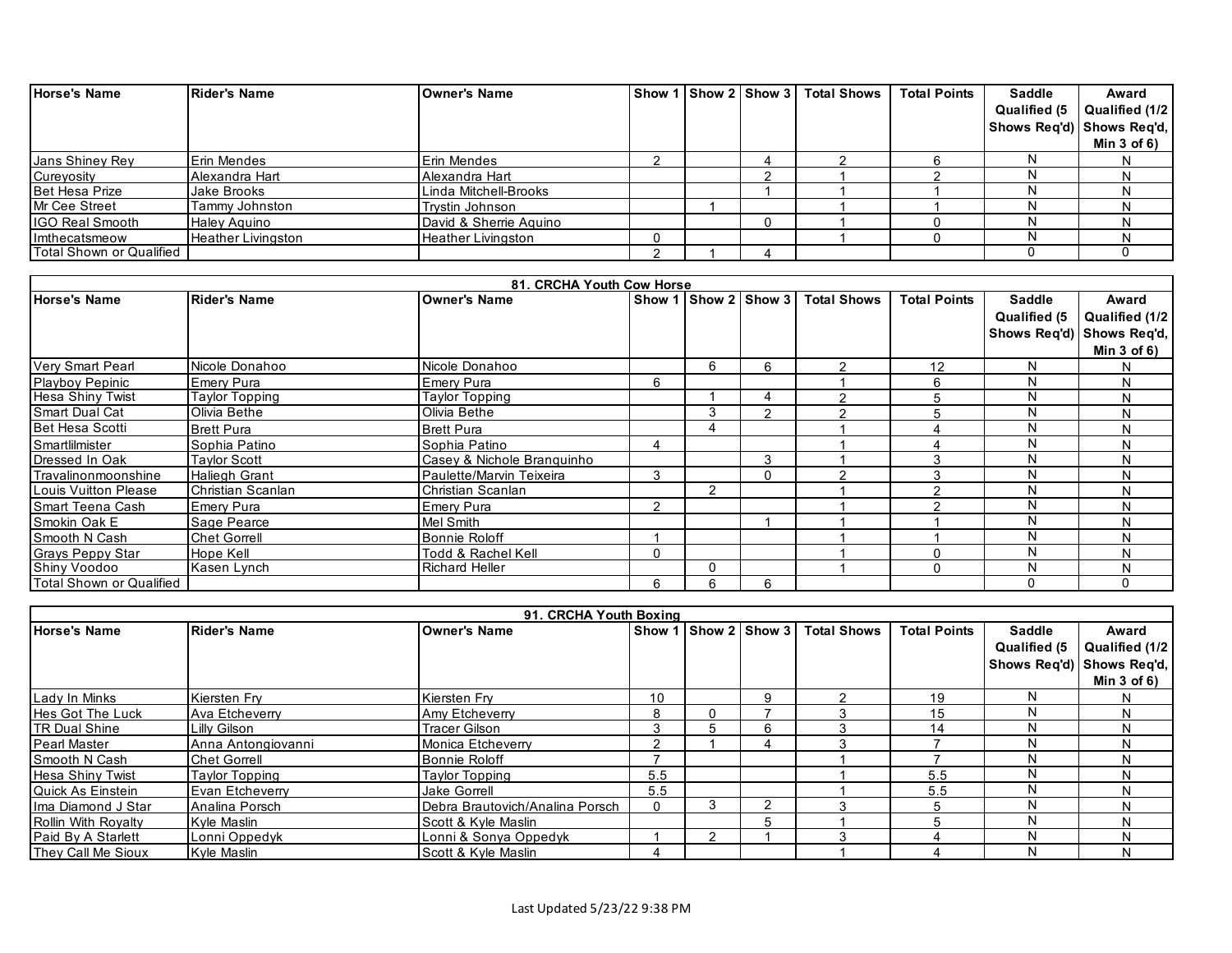| Call Me Sioux<br>Thev                        | Maslin<br><b>IKvle</b> | ∗ Maslir<br>scott '<br>۱٬۱۵<br>- 63 |  |  |  |  |
|----------------------------------------------|------------------------|-------------------------------------|--|--|--|--|
| I Doc<br>Tom Diamond                         | I Evan Etcheverry      | ∟tcheverrv<br>⊥Amv∴                 |  |  |  |  |
| <br>Total Shown or<br><sup>.</sup> Qualified |                        |                                     |  |  |  |  |

|                             |                                  | 100. CRCHA Open Boxing          |      |                 |                      |                      |                     |                         |                  |
|-----------------------------|----------------------------------|---------------------------------|------|-----------------|----------------------|----------------------|---------------------|-------------------------|------------------|
| <b>Horse's Name</b>         | <b>Rider's Name</b>              | <b>Owner's Name</b>             |      |                 | Show 1 Show 2 Show 3 | <b>Total Shows</b>   | <b>Total Points</b> | <b>Saddle</b>           | Award            |
|                             |                                  |                                 |      |                 |                      |                      |                     | <b>Qualified (5</b>     | Qualified (1/2   |
|                             |                                  |                                 |      |                 |                      |                      |                     | Shows Reg'd)            | Shows Req'd,     |
|                             |                                  |                                 |      |                 |                      |                      |                     |                         | Min $3$ of $6$ ) |
| Mo Style                    | Casev Branguinho                 | Margaret Mang                   | 46   | 38              | 39                   | 3                    | 123                 | N                       | $\mathsf{N}$     |
| Gunna B Lucky               | Debra Brautovich                 | Mike Brautovich                 | 41.5 | 30              | 36                   | 3                    | 107.5               | N                       | N                |
| <b>Catmas Lights</b>        | Roger Bias/Luis Valdez           | Anna Rippy                      | 41.5 | 34              | 24.5                 | 3                    | 100                 | $\mathsf{N}$            | N                |
| <b>Boonlights Smartchic</b> | Ingrid Vangelos                  | Vangelos Western Arena          | 38.5 | 28.5            | 28.5                 | 3                    | 95.5                | ${\sf N}$               | N                |
| RJ Smoke Onthe Water        | K'Lvnn Jackson                   | K'Lynn Jackson                  | 26   | 35              | 27                   | 3                    | 88                  | N                       | N                |
| Mo Beta                     | Melissa Alvarez                  | Melissa Alvarez                 | 29.5 | 26              | 24.5                 | 3                    | 80                  | $\mathsf{N}$            | $\mathsf{N}$     |
| <b>Rien N Genuine</b>       | <b>Ashley Salter</b>             | <b>Ashlev Salter</b>            | 29.5 | 16              | 19                   | 3                    | 64.5                | N                       | N                |
| Diamond J Wil Smokum        | Mike Brautovich                  | Mike Brautovich                 | 31.5 | $\overline{12}$ | 16                   | 3                    | 59.5                | $\mathsf{N}$            | N                |
| Smooth Dualin Guns          | Pete Palm/Travis Mankins         | Pete Palm                       |      | $\overline{21}$ | 36                   | $\overline{2}$       | 57                  | $\overline{N}$          | N                |
| <b>WR This Cats Shiny</b>   | John Showalter                   | Loretta Showalter               | 34.5 | 21              |                      | $\overline{2}$       | 55.5                | ${\sf N}$               | N                |
| Seven S Red Robin           | Travis Mankins/Sharon Michelucci | Sharon Michelucci               | 21   | 32              |                      | $\overline{2}$       | 53                  | $\overline{\mathsf{N}}$ | N                |
| <b>Rockstar Lights</b>      | Paula Bremel                     | Paula Bremel                    | 22   | 28.5            |                      | $\overline{2}$       | 50.5                | N                       | N                |
| Starman                     | Duane Jost                       | Duane Jost                      | 31.5 | 14              |                      | $\overline{2}$       | 45.5                | N                       | N                |
| Glitter N Glam              | Laurie Richards                  | Karin & Laurie Richards         | 44   |                 |                      | $\mathbf{1}$         | 44                  | $\overline{\mathsf{N}}$ | N                |
| Gotta Go Get It             | Diane Shaffer                    | Diane Shaffer                   | 43   |                 |                      | $\mathbf 1$          | 43                  | ${\sf N}$               | N                |
| Oak E Rey                   | Casey Branquinho                 | Mel Smith/Nichole Branquinho    | 40   |                 |                      | $\blacktriangleleft$ | 40                  | $\overline{\mathsf{N}}$ | N                |
| Prize Winning Gal           | <b>Wyatt Fisher</b>              | Jayson/Teresa Fisher            | 11.5 |                 | 28.5                 | $\overline{c}$       | 40                  | N                       | N                |
| Cashin Nu Chex              | Rebel Brown                      | Rebel Brown                     |      | 24.5            | 14                   | $\mathcal{P}$        | 38.5                | $\overline{\mathsf{N}}$ | N                |
| Duals Blue Moon             | <b>Ted Robinson</b>              | Kim Bovdstun/Chris Peterson     | 38.5 | <b>NS</b>       |                      | $\overline{2}$       | 38.5                | N                       | N                |
| Peptos Dragin Sparks        | Luis Valdez                      | Kelly Roemer                    | 11.5 | $\overline{7}$  | 20                   | 3                    | 38.5                | N                       | N                |
| Tabascos Hot Kitty          | <b>Travis Mankins</b>            | Teresa Jackson                  | 37   |                 |                      | $\mathbf{1}$         | 37                  | N                       | N                |
| JP Royal Tinkerbell         | Michael Vipham                   | Michael Vipham                  |      | 36              |                      | $\mathbf{1}$         | 36                  | N                       | N                |
| <b>Misterey</b>             | Vanessa Stevens                  | Vanessa Stevens                 | 36   |                 |                      | $\mathbf 1$          | 36                  | $\overline{\mathsf{N}}$ | N                |
| Not Justa Nutter Cat        | Ken Wold                         | Barbara Giljum                  |      |                 | 36                   | $\mathbf{1}$         | 36                  | N                       | N                |
| Gotta Get Summer            | Diane Shaffer                    | 4D Ranch LLC                    | 34.5 |                 |                      | $\mathbf{1}$         | 34.5                | $\mathsf{N}$            | N                |
| Mayson                      | Donna Haase                      | Donna Haase                     |      | $\overline{21}$ | 13                   | $\overline{2}$       | 34                  | $\mathsf{N}$            | N                |
| <b>ISR Shesa Mireycle</b>   | <b>Kristin Tesiny</b>            | Kristin Tesiny                  |      | 16              | 17.5                 | $\mathfrak{p}$       | 33.5                | N                       | N                |
| Keepin My Style             | Kali Verhoest                    | Kelly Dixon                     |      |                 | 33.5                 | 1                    | 33.5                | N                       | N                |
| <b>Master Pici</b>          | Jenna Fitzpatrick                | Jenna Fitzpatrick               |      |                 | 33.5                 | $\mathbf{1}$         | 33.5                | N                       | N                |
| <b>SCR Toosweetto Dual</b>  | Jaton Lord                       | Kristina Groselle               |      | 33              |                      | $\mathbf 1$          | 33                  | N                       | N                |
| Verysmart N Stunning        | Lilia Kapuniai                   | Lilia Kapuniai                  | 33   |                 |                      | $\overline{1}$       | 33                  | N                       | N                |
| Lenaliltothewright          | inda Katz                        | Linda Katz                      |      |                 | 32                   | $\mathbf{1}$         | $\overline{32}$     | $\mathsf{N}$            | N                |
| SDP Speed Dial              | Mandy Lizama                     | Mandy Lizama                    |      | 32              |                      | 1                    | 32                  | N                       | N                |
| Step To The Left            | Jesse Klaft                      | Jesse Klaft                     |      | 31              |                      | $\blacktriangleleft$ | 31                  | N                       | $\mathsf{N}$     |
| Bet The Boon 13             | Tina Robinson                    | Melony & Terry Reed             |      |                 | 30.5                 | $\mathbf 1$          | 30.5                | N                       | N                |
| One Time Chita              | <b>Ted Robinson</b>              | Lisa Luna                       |      |                 | 30.5                 | $\mathbf{1}$         | 30.5                | $\overline{\mathsf{N}}$ | N                |
| Boe Jackson                 | Lisa Novatt                      | Lisa Novatt                     | 28   |                 |                      | $\mathbf{1}$         | $\overline{28}$     | $\overline{\mathsf{N}}$ | N                |
| Magical Voodoo              | Pat Wickenheiser                 | <b>Quail Run Reining Horses</b> |      | 27              | <b>NS</b>            | $\overline{2}$       | 27                  | ${\sf N}$               | N                |
| <b>Purr D Metallic</b>      | Nicolas Barthelemy               | White Tail Ranch PH             | 27   |                 |                      | $\mathbf{1}$         | $\overline{27}$     | $\mathsf{N}$            | N                |
| Wendels New Edition         | Tina Robinson                    | <b>Tootie Truesdell</b>         |      |                 | 26                   | $\blacktriangleleft$ | 26                  | $\mathsf{N}$            | N                |
| Supreystition               | Nicolas Barthelemv               | White Tail Ranch PH             | 25   |                 |                      |                      | 25                  | N                       | N                |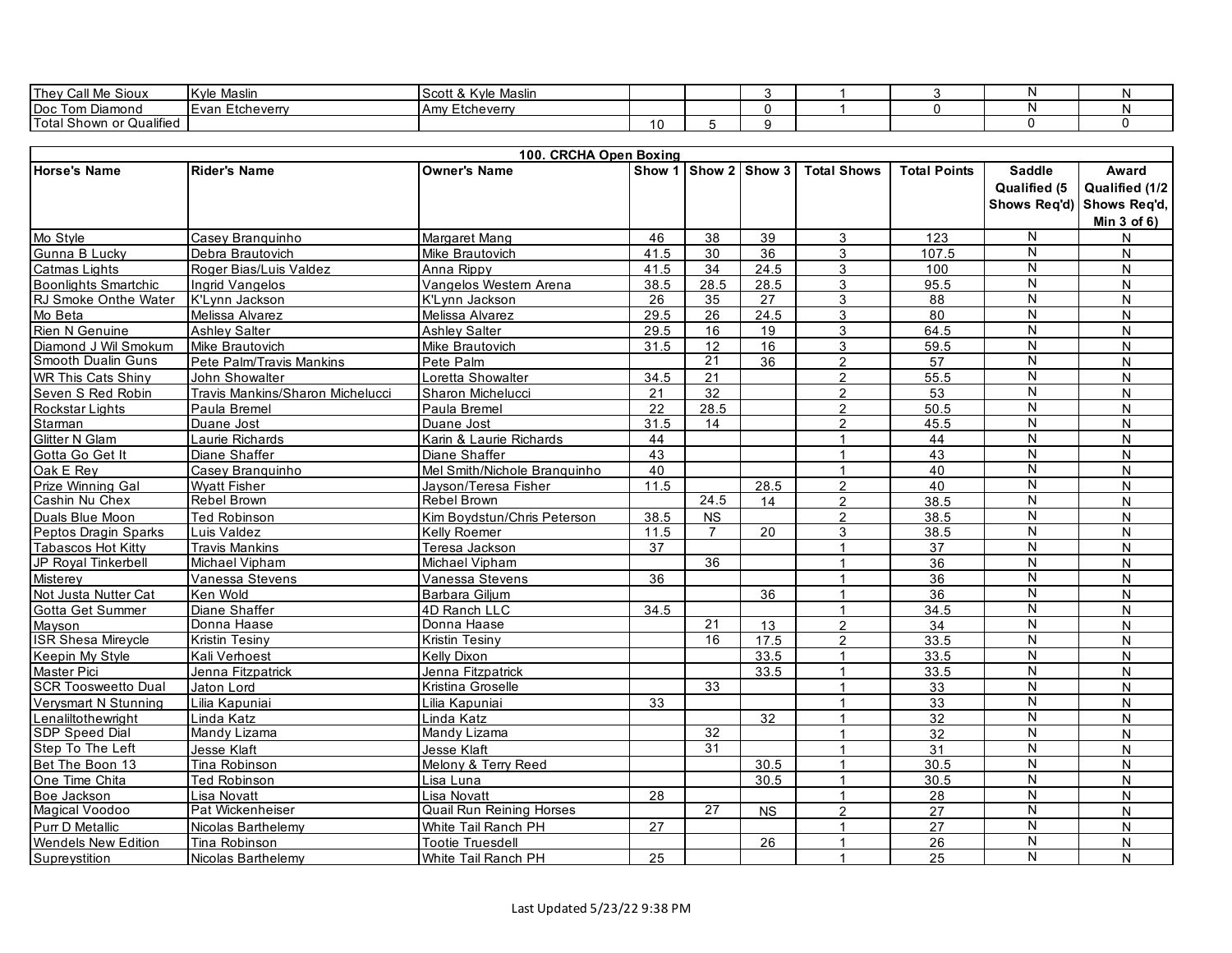| A Girl Needs Time           | Kathie Ferrante                  | Kathie Ferrante                  |           | 24.5            |                        | $\mathbf{1}$         | 24.5            | N                       | N              |
|-----------------------------|----------------------------------|----------------------------------|-----------|-----------------|------------------------|----------------------|-----------------|-------------------------|----------------|
| <b>Salute Maior Boons</b>   | Kavo Toews                       | <b>Manitou Materials</b>         | 24        |                 |                        | $\mathbf{1}$         | 24              | N                       | N              |
| They Call Me Sioux          | Kyle Maslin                      | Scott & Kyle Maslin              | 23        |                 |                        | $\mathbf{1}$         | 23              | N                       | N              |
| Dimepiece                   | <b>Wyatt Fisher</b>              | Michael (Chris) Pankey           |           |                 | $\overline{22}$        | $\mathbf{1}$         | $\overline{22}$ | N                       | N              |
| Grays Peppy Star            | Ken Wold                         | Todd & Rachel Kell               |           |                 | 22                     | $\mathbf{1}$         | $\overline{22}$ | N                       | N              |
| Ichi Riata                  | Chuv Chavez                      | Kathrvn Kindeski                 |           |                 | 22                     | $\mathbf{1}$         | 22              | N                       | N              |
| Pepto Shiney Chex           | Sunni McCormick/Suzette Overgaag | Suzette Overgaag                 | $11.5$    | 9               |                        | $\overline{2}$       | 20.5            | N                       | N              |
| Yellow Roze Of Texas        | Loretta Showalter                | John Showalter                   |           | 19              |                        | 1                    | 19              | N                       | N              |
| Dunit Playn                 | Sunni McCormick                  | Ronald C Schrempp                |           | $\overline{18}$ | <b>NS</b>              | $\overline{2}$       | 18              | $\overline{N}$          | N              |
| Frankly My Favorite         | John McCarty                     | Denise Peterson                  |           |                 | 17.5                   | $\mathbf 1$          | 17.5            | $\overline{N}$          | N              |
| One Time Everafter          | Dawn Champion                    | Dawn Champion                    |           | 16              |                        | $\mathbf{1}$         | 16              | $\overline{\mathsf{N}}$ | N              |
| <b>Boondocs Sally Rocks</b> | Gerrica Manda                    | Jerika Manda                     |           |                 | 15                     | $\mathbf{1}$         | 15              | N                       | N              |
| <b>CP Stylish Pepto</b>     | Pat Wickenheiser                 | Pam Romero                       |           | $\overline{6}$  | 8                      | $\overline{2}$       | 14              | ${\sf N}$               | N              |
| Imapeptoboon                | Travis Mankins                   | Gayland Ervin                    |           | 13              |                        | $\mathbf{1}$         | 13              | N                       | N              |
| <b>Bright Shiney Lights</b> | Chuv Chavez                      | <b>Abby Chavez</b>               |           |                 | 12                     | $\mathbf{1}$         | 12              | N                       | N              |
| <b>Boonafide Rovalty</b>    | Javson (JJ) Fisher               | Jayson/Teresa Fisher             | 11.5      |                 |                        | $\mathbf{1}$         | 11.5            | N                       | N              |
| Gettin Arround              | Sunni McCormick                  | Suzette Overgaag                 | 11.5      |                 |                        | $\mathbf{1}$         | 11.5            | N                       | N              |
| Gypsy In The Bud            | <b>Tracer Gilson</b>             | Madelyn Bloom                    | 11.5      |                 |                        | $\mathbf{1}$         | 11.5            | N                       | N              |
| Heart Breyker               | Nicolas Barthelemy               | White Tail Ranch PH              | 11.5      |                 |                        | $\mathbf 1$          | 11.5            | N                       | N              |
| <b>ISR A Little Lace</b>    | <b>Stacy Duesterhaus</b>         | <b>Brendan/Stacy Duesterhaus</b> | 11.5      |                 |                        | $\overline{1}$       | 11.5            | N                       | N              |
| Little Miss Voodoo          | Jake Gorrell                     | Dana Roulet                      | 11.5      |                 |                        |                      | 11.5            | $\overline{N}$          | N              |
| Mighty Fine Blu Boon        | Jayson (JJ) Fisher               | Jayson/Teresa Fisher             | 11.5      |                 |                        | $\mathbf{1}$         | 11.5            | ${\sf N}$               | N              |
| Mr Smart Lil Star           | Wvatt Fisher                     | Shea Linane                      | 11.5      |                 |                        | 1                    | 11.5            | $\overline{N}$          | N              |
| <b>Plain Catty</b>          | Jake Gorrell                     | Kalpowar QH                      | 11.5      |                 |                        | $\mathbf{1}$         | 11.5            | $\overline{\mathsf{N}}$ | N              |
| Quejanaisalito              | <b>Wyatt Fisher</b>              | Andrea Drake                     | 11.5      |                 |                        | $\mathbf{1}$         | 11.5            | N                       | N              |
| Rebellious Soul             | Tricia Gilson                    | Tricia Gilson                    | 11.5      |                 |                        | $\mathbf{1}$         | 11.5            | N                       | N              |
| Samantha                    | <b>Wyatt Fisher</b>              | <b>Britt Williams</b>            | 11.5      |                 |                        | $\mathbf{1}$         | 11.5            | ${\sf N}$               | N              |
| Sannta Baby                 | <b>Jake Gorrell</b>              | Laura Ravnak                     | 11.5      |                 |                        | $\mathbf{1}$         | 11.5            | N                       | N              |
| Wood U Just Do It           | Javson (JJ) Fisher               | Javson/Teresa Fisher             | 11.5      |                 |                        | $\mathbf{1}$         | 11.5            | N                       | N              |
| Yourgunnaloveme             | <b>Tracer Gilson</b>             | Vickie Compton                   | 11.5      |                 |                        | $\mathbf{1}$         | 11.5            | $\overline{N}$          | N              |
| Nochicsintinseltown         | Pat Wickenheiser                 | Lane Bensko                      |           | <b>NS</b>       | 11                     | $\overline{2}$       | 11              | N                       | N              |
| Reyzin A Lil Cash           | Monica Caetano                   | Charmain Weiser                  |           | 11              |                        | $\overline{1}$       | 11              | $\overline{N}$          | N              |
| <b>Gunning Moonshine</b>    | Roger Bias                       | Anna Rippy                       |           | 10              |                        | $\overline{1}$       | 10              | N                       | N              |
| Reydioactive Ray            | <b>Tyler Follett</b>             | <b>Tyler Follett</b>             |           |                 | 10 <sup>1</sup>        | 1                    | 10              | $\overline{N}$          | N              |
| Nics Back In Cash           | John McCarty                     | John McCarty                     |           |                 | 9                      | $\mathbf{1}$         | 9               | $\overline{N}$          | N              |
| Reyd White N Blue           | Jaton Lord                       | Kenny Strickland                 |           | 8               |                        | $\mathbf 1$          | 8               | N                       | N              |
| Babvvdoll                   | Elizabeth Horve                  | Gloria Brigantino                |           |                 | <b>NS</b>              | $\mathbf{1}$         | $\mathbf{0}$    | $\overline{N}$          | N              |
| <b>Bud N Betty</b>          | Pat Wickenheiser                 | Mary Dymerski                    |           | <b>NS</b>       | <b>NS</b>              | $\overline{2}$       | $\mathbf{0}$    | N                       | N              |
| <b>Catty Cow Patty</b>      | Casey Branguinho                 | Suzanne Benech                   | <b>NS</b> |                 |                        | $\mathbf{1}$         | $\mathbf{0}$    | N                       | N              |
| Fuego                       | Les Oswald                       | <b>Brittany Whyler</b>           |           |                 | <b>NS</b>              | $\mathbf{1}$         | $\mathbf 0$     | N                       | N              |
| Give Me Smore               | <b>Brendon Clark</b>             | Andrea Pasek                     | <b>NS</b> |                 |                        | $\mathbf{1}$         | $\mathbf{0}$    | N                       | N              |
| Her Time                    | Francesca Lord                   | Francesca Lord                   |           | <b>NS</b>       |                        | $\mathbf{1}$         | $\mathbf 0$     | N                       | N              |
| Metallic June Bug           | Tina Robinson                    | Kelly Dixon                      |           |                 | $\overline{\text{NS}}$ | $\mathbf{1}$         | $\mathbf 0$     | N                       | N              |
| NR Lexus Sport Model        | <b>Brooke Morris</b>             | <b>Brooke Morris</b>             |           | <b>NS</b>       |                        | $\mathbf 1$          | $\mathbf 0$     | N                       | N              |
| Rollin With Royalty         | Kvle Maslin                      | Scott & Kyle Maslin              |           |                 | <b>NS</b>              | $\overline{1}$       | $\mathbf{0}$    | N                       | N              |
| She Writes The Chex         | Sunni McCormick                  | Paula Bellesi                    | <b>NS</b> | $\overline{NS}$ |                        | $\overline{2}$       | $\mathbf 0$     | N                       | N              |
| They Call Me Sioux          | Kyle Maslin                      | Scott & Kyle Maslin              |           |                 | <b>NS</b>              | $\blacktriangleleft$ | $\mathbf 0$     | N                       | N              |
| Total Shown or Qualified    |                                  |                                  | 46        | 38              | 39                     |                      |                 | $\overline{0}$          | $\overline{0}$ |

**111. CRCHA Non Pro Boxing**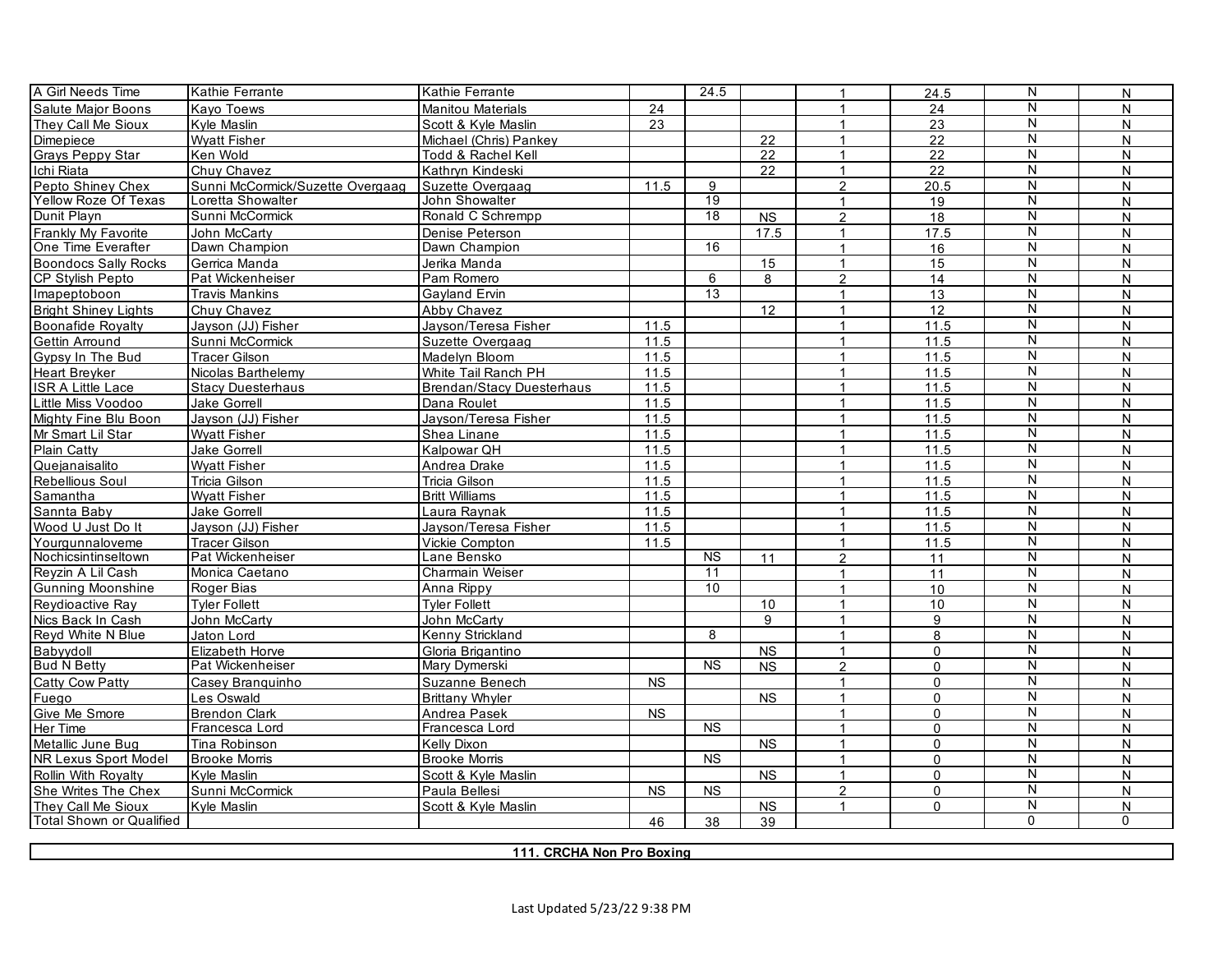| <b>Horse's Name</b>             | <b>Rider's Name</b>    | <b>Owner's Name</b>        |          |                |          | Show 1 Show 2 Show 3 Total Shows | <b>Total Points</b> | Saddle                  | Award                     |
|---------------------------------|------------------------|----------------------------|----------|----------------|----------|----------------------------------|---------------------|-------------------------|---------------------------|
|                                 |                        |                            |          |                |          |                                  |                     | Qualified (5            | Qualified (1/2            |
|                                 |                        |                            |          |                |          |                                  |                     |                         | Shows Req'd) Shows Req'd, |
|                                 |                        |                            |          |                |          |                                  |                     |                         | Min $3$ of $6$ )          |
| Dressed In Oak                  | Nichole Branguinho     | Casey & Nichole Branquinho | 19       | 5              | 14       | 3                                | 38                  | N                       | N                         |
| <b>Get N Wicked</b>             | Cassandra Krieg        | Samantha Biller            | 18       | 10             | 2        | 3                                | 30                  | N                       | N                         |
| Gunna B Lucky                   | Debra Brautovich       | Mike Brautovich            |          | 12             | 10       | 2                                | 22                  | N                       | N                         |
| IGO Real Smooth                 | Sherrie Aquino         | David & Sherrie Aguino     | 6.5      | $\overline{ }$ | 8.5      | 3                                | 22                  | $\mathsf{N}$            | N                         |
| <b>KK Sugar Twist</b>           | Joel Jewett            | White Tail Ranch PH        | 21       |                |          |                                  | 21                  | $\mathsf{N}$            | N                         |
| Lenas Gun A Smokum              | Kristy Johnson         | Kristy Johnson             |          | 8.5            | 12       | $\overline{2}$                   | 20.5                | N                       | N                         |
| RJ Smoke Onthe Water            | K'Lvnn Jackson         | K'Lvnn Jackson             | $\Omega$ | 8.5            | 11       | 3                                | 19.5                | $\mathsf{N}$            | N                         |
| <b>Brilliant Spoonful</b>       | Kim Boydstun           | Kim Boydstun               | 15.5     | 2              |          | $\overline{2}$                   | 17.5                | N                       | N                         |
| Vervsmart N Stunning            | Lilia Kapuniai         | Lilia Kapuniai             | 17       |                |          |                                  | 17                  | N                       | N                         |
| Wright On Forever               | Kelly Cobb             | Kelly Cobb                 | 15.5     |                |          |                                  | 15.5                | $\mathsf{N}$            | N                         |
| Jule Of A Time                  | Daniel J Perez         | Daniel J Perez             | 12.5     |                | -1       | $\overline{2}$                   | 13.5                | N                       | N                         |
| <b>Shiners Diamond Cat</b>      | Jessica Draper         | Mike/James Draper          | 8.5      |                | 4.5      | $\mathcal{P}$                    | 13                  | N                       | N                         |
| Gwen Stefvonnie                 | Liz Hudson             | Liz Varin                  | 12.5     |                |          |                                  | 12.5                | N                       | N                         |
| Moms Stilish Lena               | Dawn Meinhold          | Andrew Meinhold            | 12.5     |                |          |                                  | 12.5                | $\overline{\mathsf{N}}$ | N                         |
| Truckin Chics Rule              | Lexi Kastanis          | <b>Red Arrow Ranch</b>     | 12.5     |                |          |                                  | 12.5                | N                       | N                         |
| <b>Boonsmal Bling</b>           | Monica Etcheverry      | Monica Etcheverry          | 4.5      |                | 6.5      | 3                                | 12                  | $\overline{\mathsf{N}}$ | N                         |
| Little Elk Dancer               | Allyson Bottini        | Allyson Bottini            | 10       |                |          |                                  | 10                  | $\overline{\mathsf{N}}$ | N                         |
| Boe Jackson                     | Lisa Novatt            | Lisa Novatt                | 8.5      |                |          |                                  | 8.5                 | N                       | N                         |
| My Bets In                      | Caroline Whyler        | Caroline Whyler            |          |                | 8.5      |                                  | 8.5                 | $\overline{\mathsf{N}}$ | N                         |
| Flashy Onetime Pepto            | <b>Cheri Barnes</b>    | Cheri Barnes               | 1.5      |                | 6.5      | 2                                | 8                   | N                       | N                         |
| Hallen At The Moon              | Sondra Keele-Eade      | Sondra Keele-Eade          |          | 5              | 3        | $\mathcal{D}$                    | 8                   | $\overline{\mathsf{N}}$ | N                         |
| <b>SJR Katmandoo</b>            | Joel Jewett            | White Tail Ranch PH        | 6.5      |                |          |                                  | 6.5                 | N                       | N                         |
| Adiamondwilldo                  | Jennifer Holzer        | Jennifer Holzer            |          | 5              | $\Omega$ | ◠                                | 5                   | N                       | N                         |
| Chicinbiggirlpanties            | <b>Shelly Mitchell</b> | <b>Shelly Mitchell</b>     | 4.5      |                |          |                                  | 4.5                 | N                       | N                         |
| Diamond J Wil Smokum            | Mike Brautovich        | Mike Brautovich            |          | $\Omega$       | 4.5      | $\overline{2}$                   | 4.5                 | N                       | N                         |
| <b>HR Dustys Magicality</b>     | <b>Shelly Mitchell</b> | <b>Shelly Mitchell</b>     |          | 3              |          |                                  | 3                   | N                       | N                         |
| Mr Spook Nic                    | Doreen Dalbey          | Doreen Dalbey              | 3        |                |          |                                  | 3                   | ${\sf N}$               | N                         |
| Yellow Roze Of Texas            | Loretta Showalter      | John Showalter             | 1.5      |                |          |                                  | 1.5                 | $\mathsf{N}$            | N                         |
| <b>Total Shown or Qualified</b> |                        |                            | 21       | 12             | 14       |                                  |                     | 0                       | $\Omega$                  |

|                              |                         | 113. CRCHA Intermediate Non Pro Boxing |     |              |                      |                    |                     |                               |                                               |
|------------------------------|-------------------------|----------------------------------------|-----|--------------|----------------------|--------------------|---------------------|-------------------------------|-----------------------------------------------|
| <b>Horse's Name</b>          | <b>Rider's Name</b>     | <b>Owner's Name</b>                    |     |              | Show 1 Show 2 Show 3 | <b>Total Shows</b> | <b>Total Points</b> | <b>Saddle</b><br>Qualified (5 | Award<br>Qualified (1/2                       |
|                              |                         |                                        |     |              |                      |                    |                     |                               |                                               |
|                              |                         |                                        |     |              |                      |                    |                     |                               | Shows Req'd) Shows Req'd,<br>Min $3$ of $6$ ) |
| Boe Jackson                  | Lisa Novatt             | Lisa Novatt                            |     |              | 6                    |                    | 13                  | N                             |                                               |
| Metallic Flame               | <b>Serafina Madonna</b> | Serafina Madonna                       |     |              |                      |                    | 10                  | N                             |                                               |
| Vervsmart N Stunning         | Lilia Kapuniai          | Lilia Kapuniai                         | 9   |              |                      |                    |                     |                               |                                               |
| <b>ILittle Elk Dancer</b>    | <b>Allyson Bottini</b>  | Allyson Bottini                        |     |              |                      |                    |                     | N                             |                                               |
| Mr Spook Nic                 | Doreen Dalbey           | Doreen Dalbey                          | 'n. | <sup>0</sup> |                      |                    |                     |                               |                                               |
| Watch My Bud                 | Danielle Holzer-Burkitt | Danielle Holzer-Burkitt                |     |              |                      |                    |                     | N                             |                                               |
| <b>IDSR Smartlil Houdini</b> | Melony Reed             | Melony & Terry Reed                    |     |              | c                    |                    |                     |                               |                                               |
| <b>Respond Please</b>        | Amy Etcheverry          | Amy Etcheverry                         | ⌒   |              |                      |                    |                     | N                             |                                               |
| Wise Bass Cat                | Christina Ruddy         | Christina Ruddy                        |     |              | 3                    |                    |                     | N                             |                                               |
| Im Mizzen My Lady            | Judy Ramos              | <b>Judy Ramos</b>                      |     |              | <b>NS</b>            |                    |                     |                               |                                               |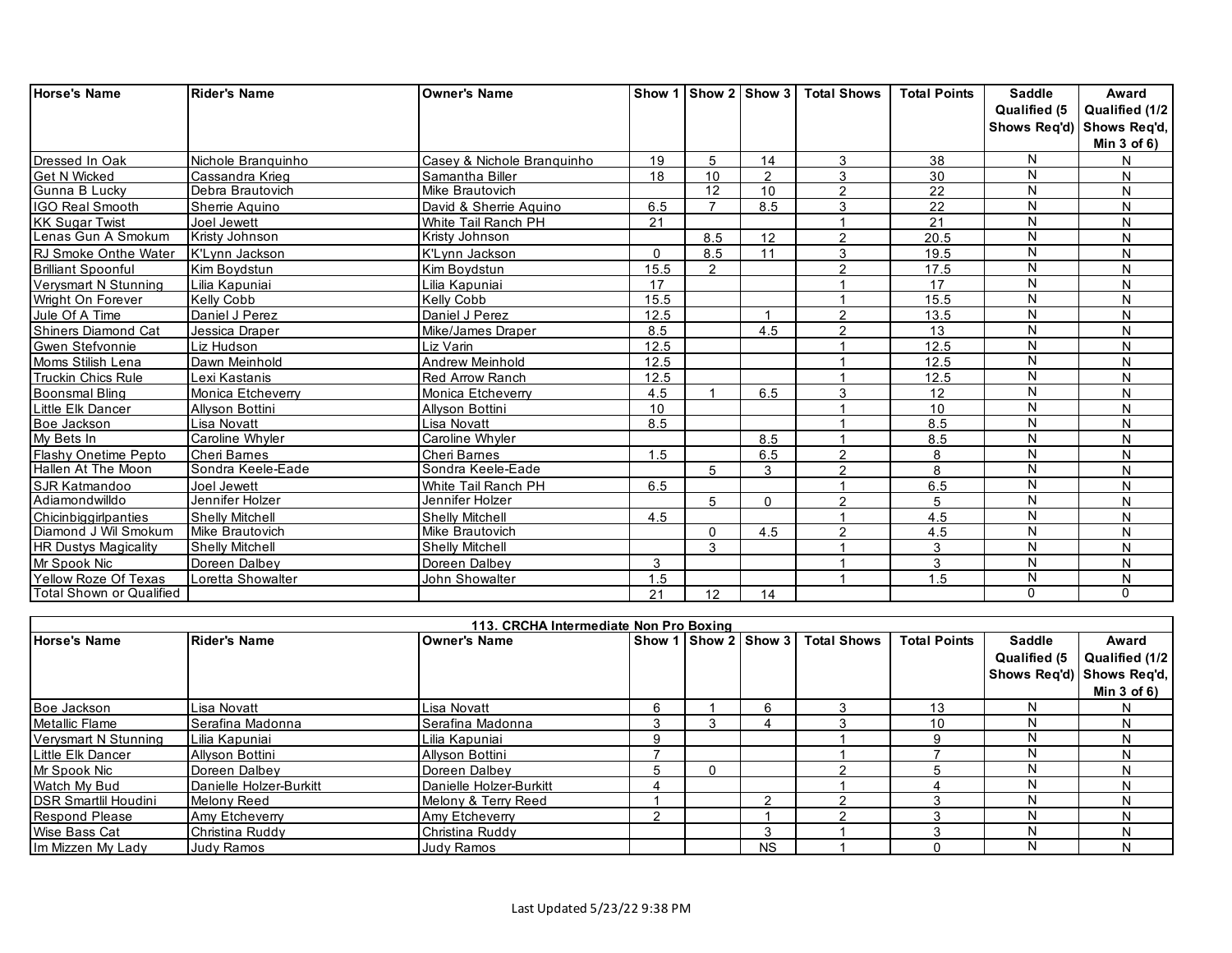| $\sim$<br>$\sim$<br>l Ver<br>Magiciar<br>--<br>.     | Mankins<br>IMeahan | Шi<br>ında<br>nau | <b>NS</b><br>. |  |  |  |
|------------------------------------------------------|--------------------|-------------------|----------------|--|--|--|
| <br>. .<br><b>Total</b><br>า or Qualified<br>. Showr |                    |                   |                |  |  |  |

| 115. CRCHA Limited Non Pro Boxing |                         |                                 |                         |                 |                      |                      |                     |                               |                                                                          |
|-----------------------------------|-------------------------|---------------------------------|-------------------------|-----------------|----------------------|----------------------|---------------------|-------------------------------|--------------------------------------------------------------------------|
| Horse's Name                      | <b>Rider's Name</b>     | <b>Owner's Name</b>             |                         |                 | Show 1 Show 2 Show 3 | <b>Total Shows</b>   | <b>Total Points</b> | <b>Saddle</b><br>Qualified (5 | Award<br>Qualified (1/2<br>Shows Req'd) Shows Req'd,<br>Min $3$ of $6$ ) |
| <b>Metallic Flame</b>             | Serafina Madonna        | Serafina Madonna                | 10 <sup>1</sup>         | 20              | 12.5                 | 3                    | 42.5                | N                             | $\mathsf{N}$                                                             |
| <b>Tangys Classy Lights</b>       | Keri Tienken            | Keri Tienken                    | 23                      | 2               | 14                   | 3                    | 39                  | N                             | N                                                                        |
| Mo Beta                           | Melissa Alvarez         | Melissa Alvarez                 | 16                      | 16              | 6                    | 3                    | 38                  | N                             | N                                                                        |
| Ima Diamond J Star                | Analina Porsch          | Debra Brautovich/Analina Porsch | 19                      | 18              |                      | $\overline{2}$       | 37                  | N                             | N                                                                        |
| One Time Reno                     | <b>Becky Clark</b>      | <b>Becky Clark</b>              | 19                      | 15              |                      | $\overline{2}$       | 34                  | N                             | $\overline{N}$                                                           |
| Pepto Shiney Chex                 | Suzette Overgaag        | Suzette Overgaag                | 22                      | 7.5             |                      | $\overline{2}$       | 29.5                | N                             | N                                                                        |
| Catallic                          | Susan Brooks            | Susan Brooks                    | 12.5                    |                 | 16                   | $\overline{2}$       | 28.5                | N                             | N                                                                        |
| Justlikeuonlypretier              | Keri Tienken            | Keri Tienken                    | 11                      | 12              | 5                    | 3                    | 28                  | N                             | N                                                                        |
| Dunnit In Lights                  | Angelia Kourafas        | Angelia Kourafas                | 19                      | 7.5             |                      | $\overline{2}$       | 26.5                | N                             | N                                                                        |
| <b>Tanks A Million</b>            | Jeannie McDevitt        | Jeannie McDevitt                | 15                      | 10              |                      | $\mathcal{P}$        | 25                  | $\overline{\mathsf{N}}$       | N                                                                        |
| Verysmart N Stunning              | Lilia Kapuniai          | Lilia Kapuniai                  | 25                      |                 |                      |                      | 25                  | N                             | N                                                                        |
| <b>SJR Smooth Diamond</b>         | <b>Bailey Foster</b>    | <b>Bailey Foster</b>            | 12.5                    | 9               |                      | $\overline{2}$       | 21.5                | Ñ                             | N                                                                        |
| Gwen Stefvonnie                   | Liz Hudson              | Liz Varin                       |                         | 13              | $\overline{7}$       | 2                    | 20                  | $\overline{\mathsf{N}}$       | N                                                                        |
| Adiamondwilldo                    | Jennifer Holzer         | Jennifer Holzer                 |                         | 17              | 2                    | $\overline{2}$       | 19                  | N                             | N                                                                        |
| <b>Hesa Shiny Twist</b>           | <b>Tavlor Topping</b>   | <b>Tavlor Topping</b>           | 19                      |                 |                      | 1                    | 19                  | N                             | N                                                                        |
| Lady In Minks                     | Kiersten Frv            | Kiersten Fry                    | 19                      |                 |                      | $\mathbf{1}$         | 19                  | N                             | N                                                                        |
| <b>Boondocs Sally Rocks</b>       | Gerrica Manda           | Jerika Manda                    |                         | $\overline{14}$ | $\overline{1}$       | $\mathfrak{p}$       | 15                  | N                             | N                                                                        |
| Tabascos Hot Kitty                | Teresa (Terry) Jackson  | Teresa Jackson                  | 14                      |                 |                      | 1                    | 14                  | N                             | N                                                                        |
| <b>SJR Diamond Laredo</b>         | Charles McCluer Jr      | Charles McCluer Jr              |                         |                 | 12.5                 | 1                    | 12.5                | N                             | N                                                                        |
| One Time Everafter                | Dawn Champion           | Dawn Champion                   | 6                       | 6               |                      | $\overline{2}$       | 12                  | N                             | N                                                                        |
| Souls On Fire                     | Jennifer Hooker         | Jennifer Hooker                 | 7.5                     | 4               |                      | $\overline{2}$       | 11.5                | N                             | N                                                                        |
| <b>FRC Miss Okey Dokey</b>        | Hannah Boyd             | <b>Feather River College</b>    |                         | 11              |                      | 1                    | 11                  | N                             | N                                                                        |
| <b>Magical Brother</b>            | Analina Porsch          | Dan Macedo                      |                         |                 | 10.5                 | $\mathbf{1}$         | 10.5                | N                             | $\mathsf{N}$                                                             |
| Rollin With Royalty               | Kyle Maslin             | Scott & Kyle Maslin             |                         |                 | 10.5                 | $\mathbf{1}$         | 10.5                | N                             | N                                                                        |
| Get Em All                        | <b>Elizabeth Biller</b> | <b>Elizabeth Biller</b>         | $\overline{1}$          | 5               | 4                    | 3                    | 10                  | N                             | $\mathsf{N}$                                                             |
| Seven S Red Robin                 | Sharon Michelucci       | Sharon Michelucci               | 9                       | $\Omega$        |                      | $\mathcal{P}$        | 9                   | N                             | N                                                                        |
| They Call Me Sioux                | Kyle Maslin             | Scott & Kyle Maslin             |                         |                 | 9                    | $\mathbf{1}$         | 9                   | N                             | N                                                                        |
| <b>DSR Smartlil Houdini</b>       | Melony Reed             | Melony & Terry Reed             | $\Omega$                |                 | 8                    | $\mathfrak{p}$       | 8                   | N                             | N                                                                        |
| <b>Teles A Rittle</b>             | Grace LaMarca           | Grace LaMarca                   | 7.5                     |                 |                      | $\mathbf{1}$         | 7.5                 | $\overline{\mathsf{N}}$       | N                                                                        |
| Dunit In Chocolate                | Jim Kourafas            | Angelia Kourafas                | 5                       |                 |                      | $\mathbf{1}$         | 5                   | N                             | N                                                                        |
| Four S Bluboonmirage              | <b>Trisha Proud</b>     | <b>Trisha Proud</b>             | $\overline{\mathbf{4}}$ | $\overline{1}$  |                      | $\overline{2}$       | 5                   | N                             | N                                                                        |
| Circles Crv Baby                  | <b>Phillip Castro</b>   | Dale Gordon                     |                         |                 | 3                    | 1                    | 3                   | N                             | N                                                                        |
| Gunning Moonshine                 | Gerrica Manda           | Anna Rippy                      | 3                       |                 |                      | 1                    | 3                   | Ñ                             | N                                                                        |
| To Timing Pepto                   | Liz Hudson              | Liz Hudson                      |                         | 3               |                      | 1                    | 3                   | N                             | N                                                                        |
| Stylish In My Boots               | <b>Heather Brvant</b>   | <b>Heather Bryant</b>           | $\mathcal{P}$           |                 |                      | $\blacktriangleleft$ | $\mathcal{P}$       | N                             | N                                                                        |
| Im Mizzen My Lady                 | <b>Judy Ramos</b>       | Judy Ramos                      |                         |                 | <b>NS</b>            | $\mathbf{1}$         | $\mathbf 0$         | N                             | N                                                                        |
| <b>Total Shown or Qualified</b>   |                         |                                 | 25                      | 20              | 16                   |                      |                     | $\Omega$                      | $\Omega$                                                                 |

**121. CRCHA Non Pro Box Drive**